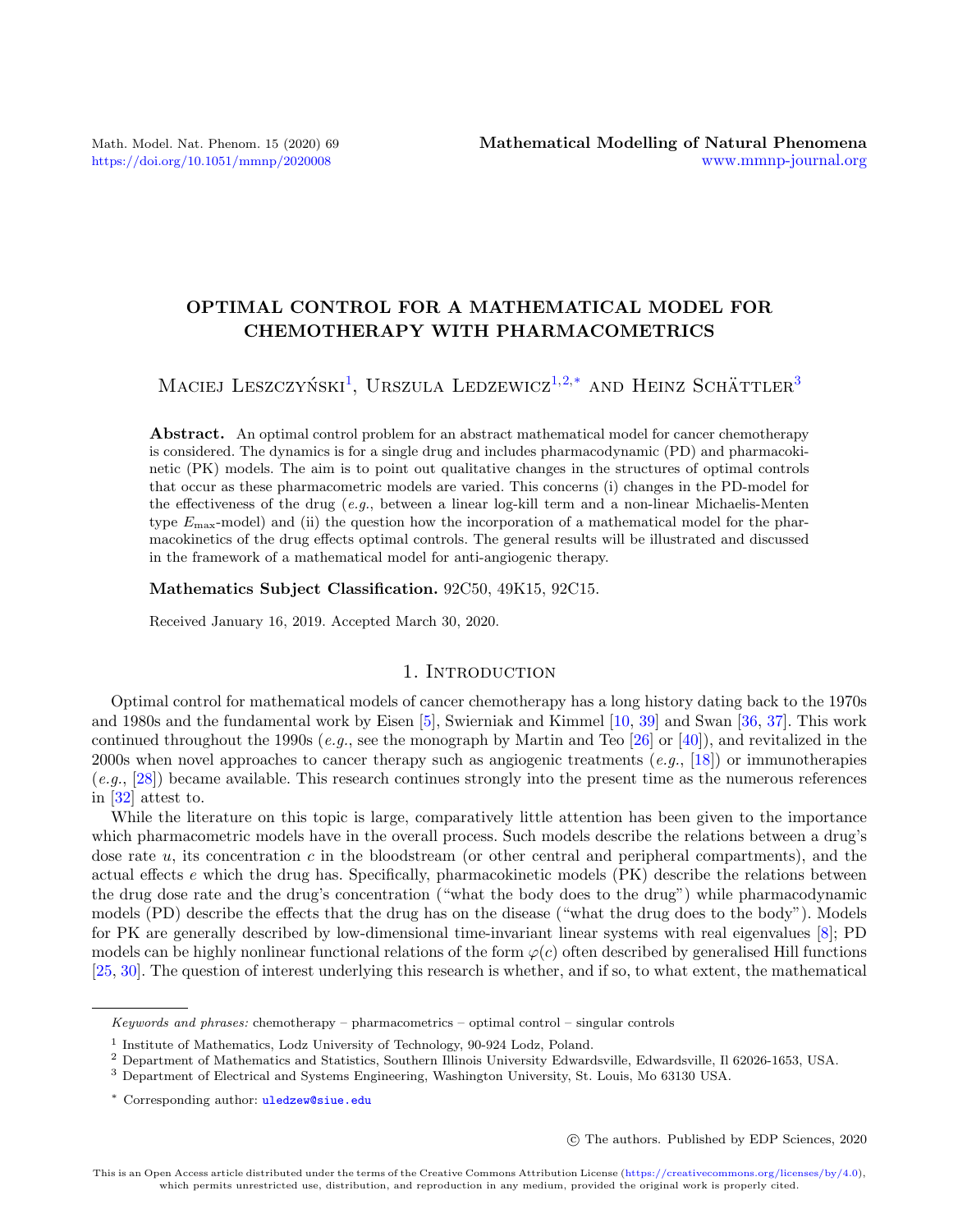#### 2 M. LESZCZYŃSKI  $ET AL$ .

models used in the modeling determine the structure of optimal controls. This is not only a mathematically non-trivial topic, but it is also of relevant practical interest [\[17,](#page-21-7) [19,](#page-21-8) [32\]](#page-22-4).

In this paper, we consider a mathematical model for cancer chemotherapy with a single agent as an optimal control problem. We take the point of view that the total amount of agents which is deemed tolerable for treatment has been determined a priori based on a medical assessment of its side effects. This decision may have been made based on general guidelines or based on side effects the drug has which are not included in the model. The aim then is to use the agent in a "best possible" manner. In optimal control theory this is modelled by minimizing an objective function which tries to quantify terms linked to the overall progress of the disease. Here we simply interpret this as to minimize the tumor volume with the given amount of the agent. In the modeling, we include a 1-compartment pharmacokinetic equation and general terms of the form  $e = \varphi(c)x$  (with x denoting a compartment of interest, e.g., tumor cells, immune system, healthy cells, etc.) model pharmacodynamic effects. If the optimal control problem is affine in the control – a common feature of such models – then optimal solutions are typically given by finite concatenations of bang and singular controls. Bang controls describe the common practical treatment approach of piecewise constant therapy protocols that alternate between periods of full-dose treatment and rest periods. Singular controls, on the other hand, correspond to specific time-varying dosing regimens. While less conventional, such controls, which administer the agent at lower than maximum tolerable doses, often are the best choices for the mathematical models. For example, they are an integral portion and completely characterize optimal solutions for anti-angiogenic treatments, both as monotherapy [\[18\]](#page-21-3) and in combinations with chemo- [\[27\]](#page-21-9) and radiotherapies [\[13,](#page-21-10) [21\]](#page-21-11).

In this paper, we derive formulas that characterize singular controls and their optimality within an abstract mathematical model with a generic model for PD. These results are then specified to the PD models commonly used in practice. These include Skipper's linear log-kill model, a Michaelis-Menten type  $E_{\text{max}}$ -model – probably the most commonly used equation in the pharmacological industry – and sigmoidal models described by generalised Hill-type functions. The results are illustrated with a mathematical model for anti-angiogenic treatment with  $E_{\text{max}}$ -type pharmacokinetic model. We also compare the solutions with the solutions for the corresponding model when PK is not taken into account, *i.e.*, when drug dosage and concentration are identified. For the latter problem formulation, optimal controls are continuous (agreeing with an interpretations of controls as drug concentrations) and have portions when the controls lie in the interior of the control set. These portions are closely related to the singular controls and their trajectories in the full model analyzed here. For the example under consideration, the dynamics of the concentrations – along an interior control for one model and along a singular control for the other model – are identical. Our observations about the significance of the models for PK and PD will be summarized in a discussion section at the end of the paper.

### 2. A Brief discussion of pharmacometrics of drugs

Pharmacometrics is the branch of pharmacology which quantifies how a substance administered to a living organism behaves in the organism. It comprises pharmacokinetics (PK) and pharmacodynamics (PD). Mathematically, this is the study of the relationship between a drug's dose rate, its concentration and its effects on the body (see Fig. [1\)](#page-2-0). Various models have been developed to represent these processes and we briefly discuss the most common ones.

#### 2.1. Pharmacokinetics (PK)

Pharmacokinetic equations model the time evolution of a drug's concentration in the blood plasma. The standard model that describes the concentration  $c = c(t)$  of the drug in the bloodstream in response to a continuous dose rate  $u = u(t)$  is one of exponential growth and decay (see Fig. [2\)](#page-2-1) given by

$$
\dot{c} = -\rho c + u, \qquad c(0) = 0,\tag{2.1}
$$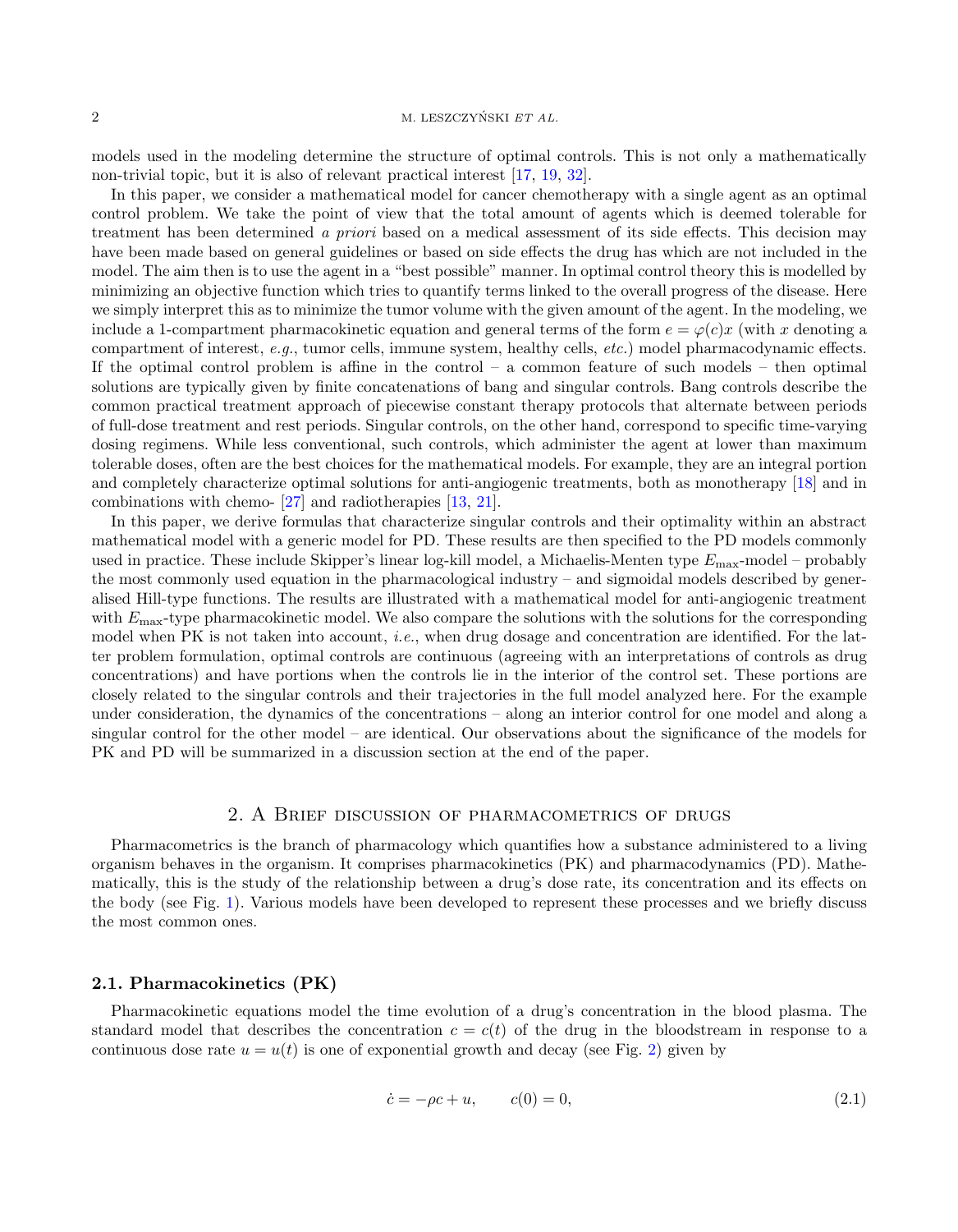

Figure 1. A schematic representation of the interactions of pharmacometric models.

<span id="page-2-0"></span>

<span id="page-2-1"></span>Figure 2. Schematic representation of a 1-compartment PK model.

with  $\rho$  the *clearance rate* of the drug. If  $u_{\text{max}}$  denotes the maximum dose rate, the maximum achievable concentration  $c_{\text{max}}$  is given by

$$
c_{\text{max}} = \frac{u_{\text{max}}}{\rho}.\tag{2.2}
$$

When administration of the drug is stopped ( $u \equiv 0$ ), the concentration dissipates at an exponential rate  $\rho$ . We note that the maximum concentration is proportional to the maximum dose rate and if this one is multiplied tenfold, then so is the concentration in this model. While such a relation may be reasonable over a certain range of dose rates, it is not if the dose rates become very high.

This so-called 1-compartment model is the simplest way to model the relations between the dose rate and the concentration of the drug. In more detailed models, the concentrations in the bloodstream are separated from the concentrations in a peripheral compartment (such as tissue or an organ of interest) and the interactions between those compartments are taken into account (see Fig. [3\)](#page-3-0). This generally is modelled by a 2-dimensional linear system with positive eigenvalues. Higher dimensional compartmental models are used rarely, but arise, for example, if the peripheral compartment is divided further into a "shallow" and "deep" compartment. For example, a 3-compartment model is often used for insulin pumps [\[34\]](#page-22-6).

In this paper, we only consider a 1-compartment model, but use a slightly more general bilinear equation

<span id="page-2-2"></span>
$$
\dot{c} = -(\rho + \eta u)c + u = -\rho c + (1 - \eta c)u, \qquad c(0) = 0. \tag{2.3}
$$

From a mathematical perspective, this equation causes no additional difficulties in our framework and it reduces to the standard linear model if we choose  $\eta = 0$ . For this reason we use equation [\(2.3\)](#page-2-2) throughout the paper.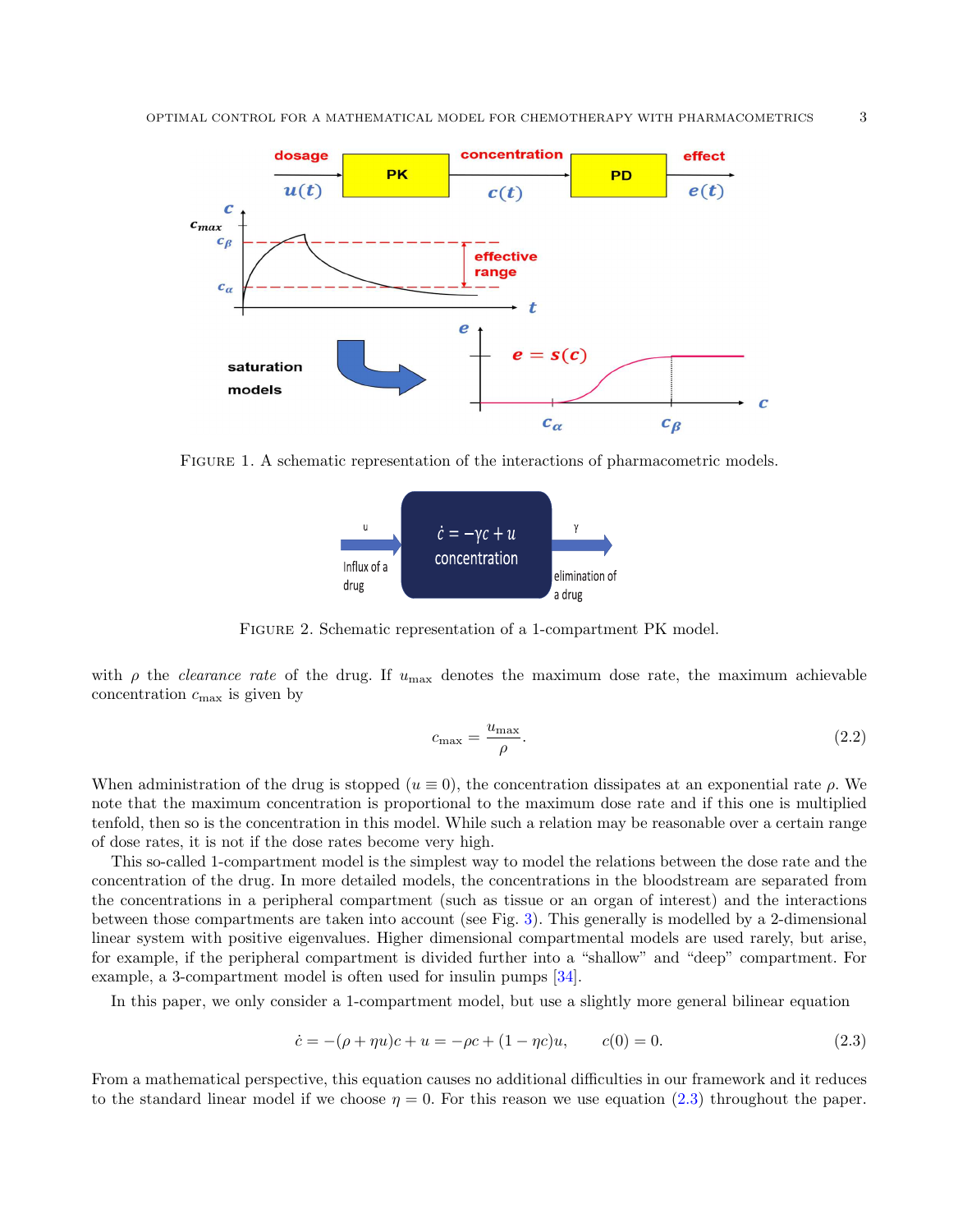#### $\mathbf{A}$  M. LESZCZYŃSKI ET AL.



<span id="page-3-0"></span>Figure 3. Schematic representation of a 2-compartment pharmacokinetic model.

The second parameter  $\eta$  allows to regulate the increase in the concentration. When no drugs are administered, the clearance rate is  $\rho$ . In this framework the maximum concentration exhibits a Michaelis-Menten type dependence on the maximum dose rate which is given by

$$
c_{\max} = \frac{u_{\max}}{\rho + \eta u_{\max}} = \frac{1}{\eta + \frac{\rho}{u_{\max}}}.
$$
\n(2.4)

It thus saturates at the value  $\frac{1}{\eta}$  which gives some biological meaning to this quantity. Furthermore, for the model to be meaningful we need to impose the restriction  $\rho + \eta u_{\text{max}} > 0$ . We also remark in closing this discussion that the Michaelis-Menten shape arises in enzyme kinematics from exactly such a bilinear relationship (e.g., see  $[4, 15]$  $[4, 15]$  $[4, 15]$ .

#### <span id="page-3-1"></span>2.2. Pharmacodynamics (PD)

Pharmacodynamic models describe the effect e which a drug has at concentration c. They are usually given by functional relations of the form  $e = s(c)x$  with x denoting the cells in a compartment on which the drug is acting  $(e,q)$ , tumor cells, immune system, healthy cells, etc.) and the coefficient  $s(c)$  representing the concentration dependent killing rate of the drug. There exist several approaches to model the function  $s = s(c)$  with a linear relation  $s = \sigma c$  based on the linear log-kill hypothesis [\[35\]](#page-22-7) probably the most common model. Here  $\sigma$  is a positive constant  $\sigma$ . This model is applicable over a certain range of concentrations, but generally is not a valid model for low or high drug concentrations. This is related to the fact that some drugs have little to no effect if their concentrations are too low and, on the other hand, their effectiveness saturates at high concentrations. It is thus reasonable to model the effect of a single chemotherapeutic agent more generally with a function s that depends on the concentration and takes values in some bounded interval  $[0, E_{\text{max}}]$ . Commonly used forms are the  $E_{\text{max}}$  model that more accurately describes the intensity of the effect of "fast" acting drugs for high concentrations (see Fig. [4\)](#page-4-0) and sigmoidal functions that also capture the behavior at lower concentrations (see Fig. [5\)](#page-4-1). Mathematically, these models are given by the equations

$$
s(c) = \frac{E_{\text{max}}c}{EC_{50} + c}, \qquad \text{respectively,} \qquad s(c) = \frac{E_{\text{max}}c^n}{EC_{50}^n + c^n}, \quad n > 0. \tag{2.5}
$$

Here  $EC_{50}$  denotes the concentration at which half of the maximum effect  $E_{\text{max}}$  is realized. Both  $EC_{50}$  and  $E_{\text{max}}$  are commonly used parameters in pharmacology. Thus the  $E_{\text{max}}$  model is described by a *Michaelis-Menten* (MM) type equation while generalised Hill-type functions are used for the second term. We remark that although this is commonly the case, n need not be an integer.

In practice, drugs are typically administered in the upper ranges of the dose level-concentration curves and here the  $E_{\text{max}}$ -model is adequate. For this reason, in this paper we focus on this model more, but still carry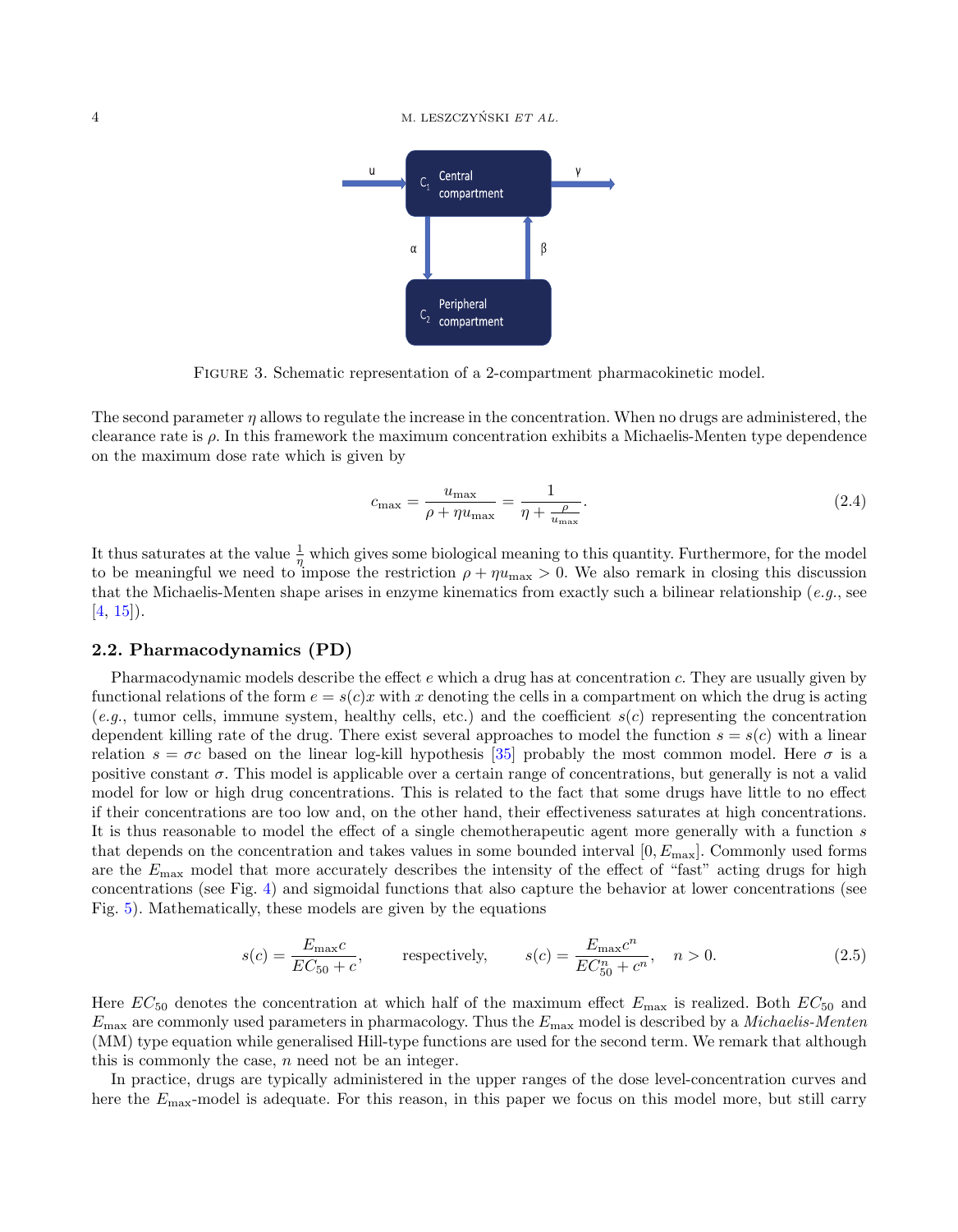

<span id="page-4-0"></span>FIGURE 4.  $E_{\text{max}}$  model for the PD of a drug.



<span id="page-4-1"></span>FIGURE 5. Sigmoidal model for the PD of a drug.

out the calculations with the general form  $s = s(c)$ . Using such a model introduces nonlinearities which not only from the underlying medical aspect, but also from the point of view of the mathematical modeling lead to significant and interesting questions. While an optimal control problem with a linear log-kill model is affine in the controls which leads to bang and singular controls as candidates for optimality, convexity/concavity properties are introduced if a Michaelis-Menten term is used and this changes the structure of optimal controls.

## 3. Optimal control for a general model for chemotherapy with **PHARMACOMETRICS**

<span id="page-4-2"></span>We formulate a mathematical model for chemotherapy with a single pharmaceutical agent and general dynamics. Pharmacodynamics are modelled by a generic, strictly increasing function s which later will be specified to the models discussed above in Section [2.2.](#page-3-1) Pharmacokinetics is modelled through a bilinear system which includes the standard linear 1-compartment model as special case  $\eta = 0$ , but makes the equation somewhat more flexible. The optimal control problem that will be considered is control-affine which leads to concatenations of bang and singular controls as the prime candidates for optimality. Based on the necessary conditions for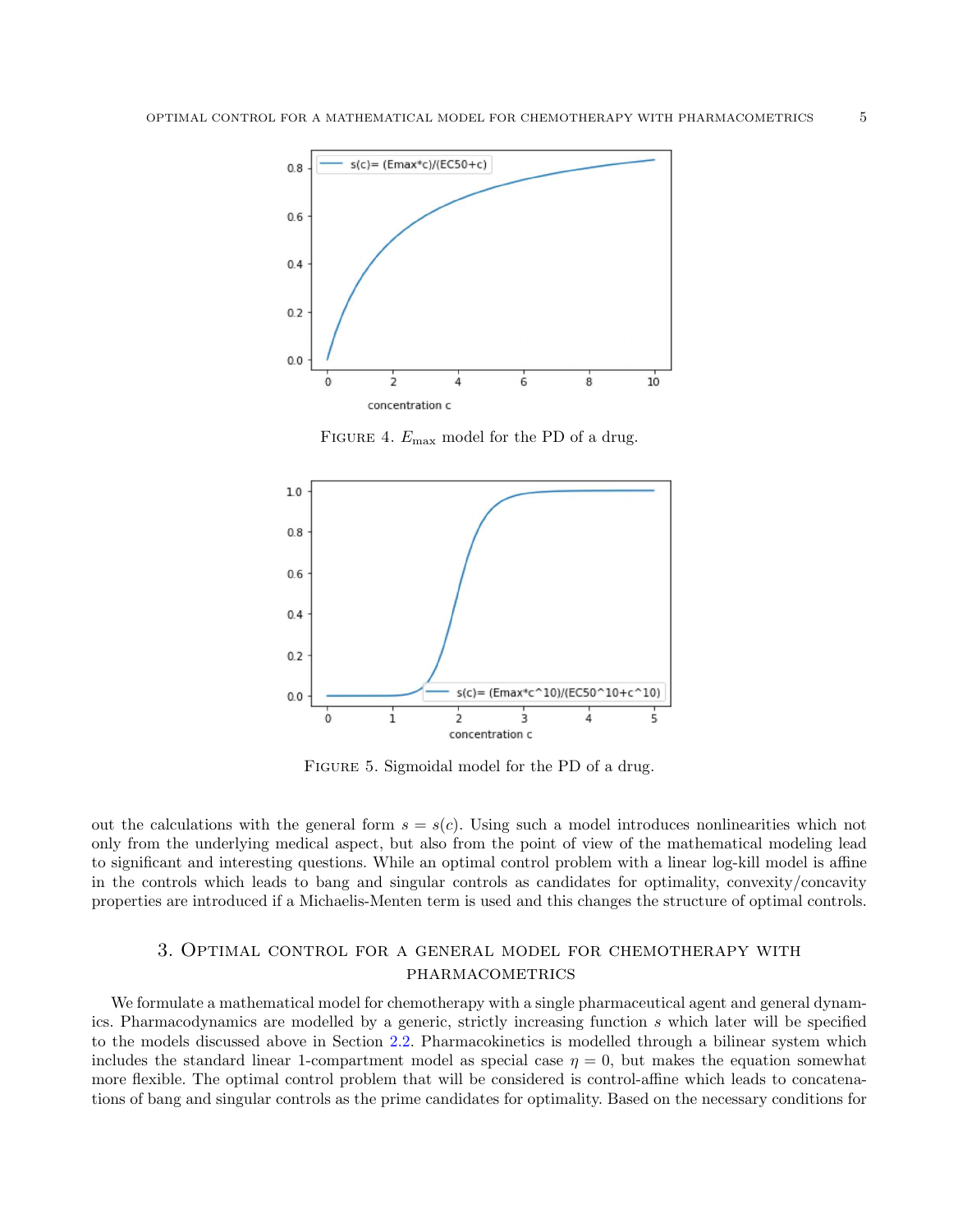optimality of the Pontryagin maximum principle [\[29\]](#page-21-14), we compute the singular controls and, for various choices of the PD model s, discuss their optimality.

#### 3.1. Problem formulation

We consider a general dynamics of the form

<span id="page-5-1"></span>
$$
\dot{x} = f(x) + s(c)g(x), \qquad x(0) = x_0. \tag{3.1}
$$

The variable  $c \in \mathbb{R}_+$  is a non-negative scalar which denotes the concentration of the chemotherapeutic agent and the state  $x \in D \subset \mathbb{R}^n_+$  is a column vector of non-negative numbers which represents cells in various compartments that are included in the modeling. These may be cancer cells, but possibly also other cells related to the vasculature or tumor-immune system interactions. The dynamics is described by smooth vector fields f and g defined on D. The drift vector field f describes the evolution of the (mathematically) uncontrolled system when no drugs are given. (In medicine, this is commonly referred to as the "control".) The control vector field g models the effects which the drug at concentration  $c$  has on the system under the pharmacodynamic model  $s = s(c)$ . We always assume that  $s : [0, \infty) \to [0, \infty)$ ,  $c \mapsto s(c)$ , is a monotonically strictly increasing function which satisfies  $s(0) = 0$ .

We denote the dose rate of the drug by u and this is the control of the system. We include a 1-compartment model for the PK of the drug given by the bilinear equation

<span id="page-5-0"></span>
$$
\dot{c} = -(\rho + \eta u)c + u = -\rho c + (1 - \eta c)u, \qquad c(0) = 0,
$$
\n(3.2)

with  $\rho$  the clearance rate of the drug. Formally, controls are taken as Lebesgue measurable functions with values in a compact interval,  $u : [0, T] \to [0, u_{\text{max}}]$ . This assumption guarantees the existence of optimal controls and, indeed, for such a model optimal controls need not be piecewise continuous [\[11\]](#page-21-15).

The variables x and c together describe the state of the system and states are always functions of time t. Generally, however, in order not to burden the notation, we drop the argument  $t$ . As a generic rule, Greek letters denote parameters/constants.

**Lemma 3.1.** Given a Lebesgue measurable function with values in  $[0, u_{\text{max}}]$ , the concentration c is well defined over  $[0, T]$  and for all times satisfies

$$
0 \le c(t) < \frac{u_{\text{max}}}{\rho + \eta u_{\text{max}}} = \frac{1}{\eta + \frac{\rho}{u_{\text{max}}}}.\tag{3.3}
$$

In particular, it holds that  $\eta c(t) < 1$  for all times.

*Proof.* It follows from  $u \ge 0$  and  $c(0) = 0$  that  $c(t) \ge 0$  for all  $t \in [0, T]$ . The equilibrium point of the dynamics for the constant control  $u(t) \equiv u_{\text{max}}$  is given by  $c_{\text{max}} = \frac{u_{\text{max}}}{\rho + \eta u_{\text{max}}}$  and thus the concentration always lies in the range  $[0, c_{\text{max}})$ .

Whereas a solution to equation [\(3.2\)](#page-5-0) always exists on the full interval  $[0, T]$  on which the control is defined, this need not be the case for the dynamics  $(3.1)$ . It rather depends on the vector fields f and q whether this will be the case. Since the concentration c is bounded and since s is continuous, the function  $s(c)$  is bounded and it follows from well-known results in ordinary differential equations (e.g., see [\[9\]](#page-21-16)) that the solution x will exist on all of  $[0, T]$  if the vector fields f and g are linearly bounded, *i.e.*, if there exist non-negative constants a and b such that

$$
||f(x)|| \le a||x|| + b, \qquad ||g(x)|| \le a||x|| + b. \tag{3.4}
$$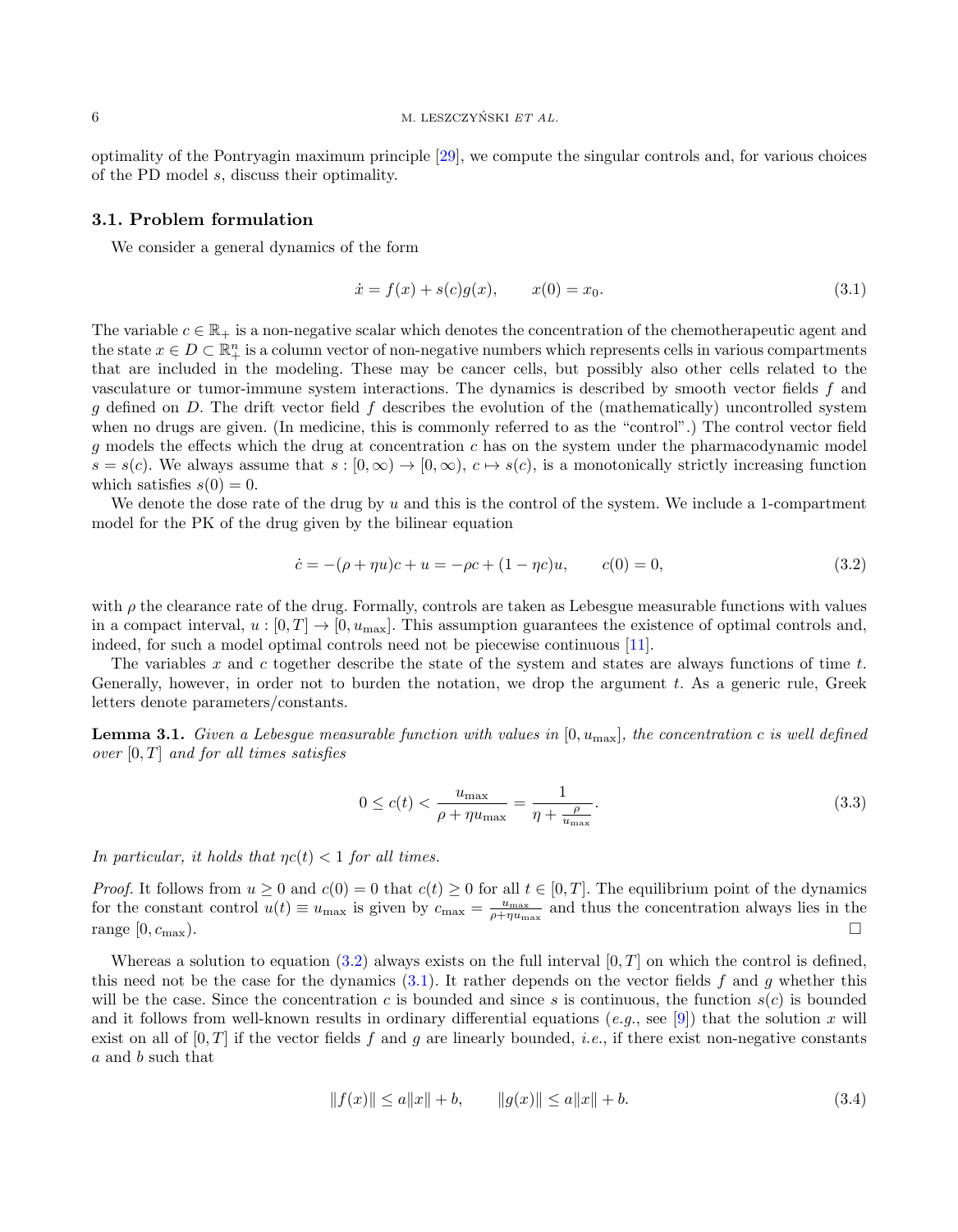For all the standard models for tumor development (linear, logistic or Gompertzian growth) this will be satisfied. We call a Lebesgue measurable function  $u : [0, T] \to [0, u_{\text{max}}]$  an admissible control if the corresponding trajectory  $(x, c)$  exists on the full interval  $[0, T]$ .

Side effects of treatment need to be included in the modeling. Here we take the point of view that an acceptable amount of drugs has been determined a priori (for example, based on the toxicity of the agent) and thus the total amount of agents to be given is limited:  $\int_0^T u(t) dt \leq A$ . The question thus becomes how to use this amount in the "best possible" way. Mathematically, the total amount of drugs to be given is incorporated into the dynamics as an isoperimetric constraint. This is done by adding the trivial dynamics

$$
\dot{y} = u, \qquad y(0) = 0,\tag{3.5}
$$

which simply tracks the amount of agents administered to the system.

Using  $\dagger$  to denote the transpose, we define a new and extended state variable z as the column vector  $z =$  $(x, c, y)$ <sup>†</sup>  $\subset \mathbb{R}^{n+2}_+$  and define the augmented drift and control vector fields F and G as

$$
F(z) = \begin{pmatrix} f(x) + s(c)g(x) \\ -\rho c \\ 0 \end{pmatrix} \quad \text{and} \quad G(z) = \begin{pmatrix} 0 \\ 1 - \eta c \\ 1 \end{pmatrix}.
$$
 (3.6)

The dynamics can then be expressed in the concise form

<span id="page-6-1"></span>
$$
\dot{z} = F(z) + G(z)u \qquad z(0) = z_0 = (x_0, 0, 0)^{\dagger}.
$$
\n(3.7)

The aim is to control the system in some sense in the "best possible" way. Now, what exactly is meant by this is up to interpretation. It is generally accepted that some compromise needs to be made between minimizing the tumor cells *(i.e., kill as much of the cancer as possible)* and side effects. In the approach taken here side effects have already been limited through the total amount  $A$  of agents to be administered and therefore we aim to maximize the tumor kill or, equivalently, aim to minimize the tumor cells. Thus we take the objective in the form

$$
J(u) = \alpha x(T) + \int_0^T \beta x(s) \, \mathrm{d}s \tag{3.8}
$$

with  $\alpha$  and  $\beta$  n-dimensional row vectors of non-negative weights. These weights will be taken positive for components of x that correspond to tumor cells, but they may be taken as zero for other compartments. We thus consider the following optimal control problem:

[CC] Minimize the functional J over all admissible controls  $u : [0, T] \to [0, u_{\text{max}}]$  subject to the dynamics described by the equations

$$
\dot{x} = f(x) + s(c)g(x), \qquad x(0) = x_0, \n\dot{c} = -(\rho + \eta u)c + u, \qquad c(0) = 0, \n\dot{y} = u, \qquad y(0) = 0,
$$

and the terminal constraint  $y(T) \leq A$ .

Alternatively, instead of a priori specifying the amount of agents to be used, one could build in a compromise between minimizing tumor cells and side effects into the objective and take it in the form

<span id="page-6-0"></span>
$$
J(u) = \alpha x(T) + \int_0^T \beta x(s) + \gamma u(s) + \delta c(s) \, \mathrm{d}s \tag{3.9}
$$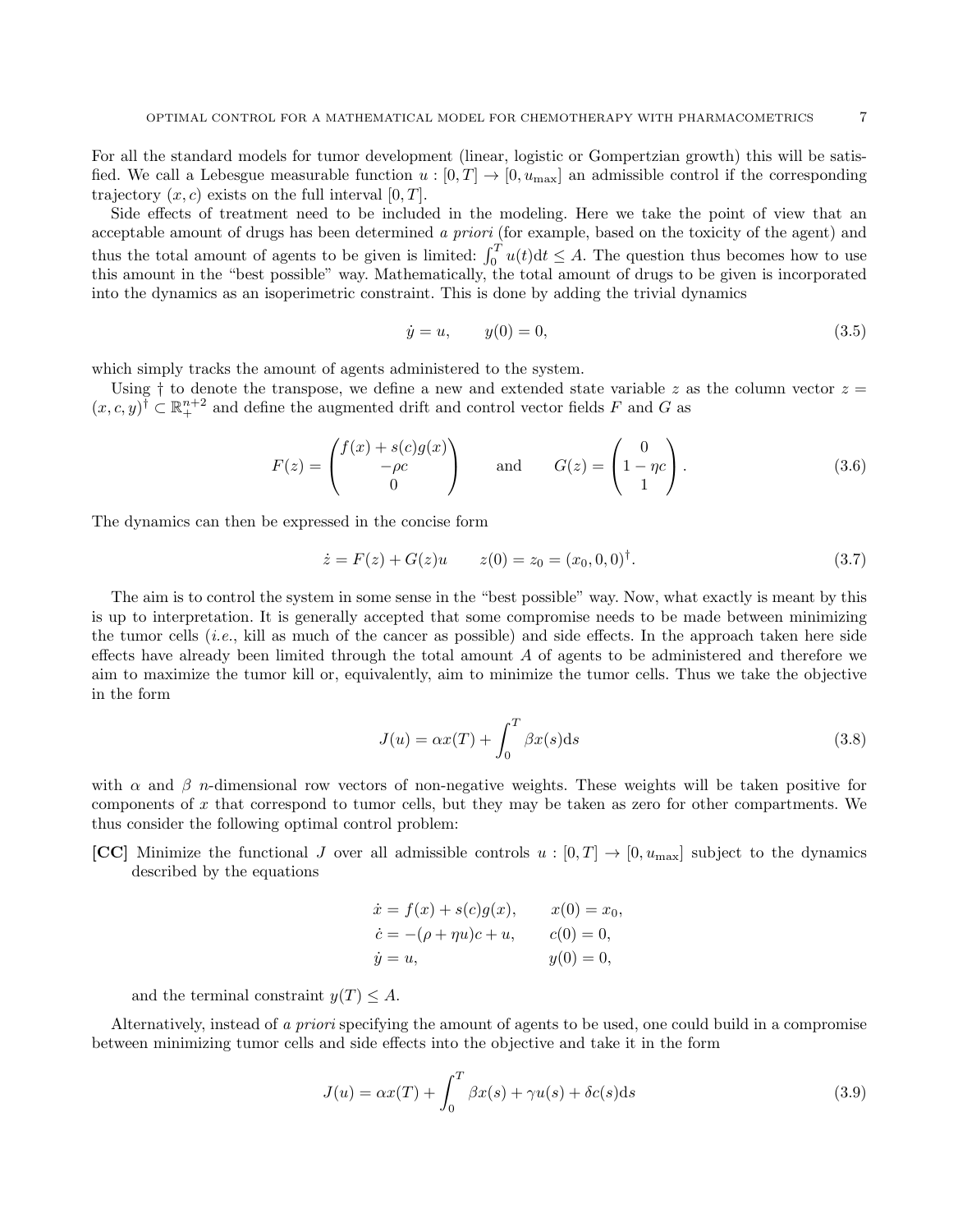with  $\gamma$  and  $\delta$  additional non-negative weights. With an objective of this type side effects are modelled indirectly and one can put the emphasis either on the concentration ( $\gamma = 0, \delta > 0$ ) or the dose rates ( $\gamma > 0, \delta = 0$ ). Mathematically, the two formulations are almost identical and in this paper, for sake of clarity, we only consider one approach. The general framework based on minimizing the criterion [\(3.9\)](#page-6-0) is discussed in [\[22\]](#page-21-17).

We do want to emphasize, however, that in both approaches an  $L_1$ -integral of either the dose rate or the concentration is used to model the total dose (amount of drugs used). This corresponds to standard practice in the pharmaceutical industry of using AUC (area under the curve) and allows us to relate these terms to the side effects of treatment. Other models, such as when quadratic expressions in the control are used, lead to mathematically simpler frameworks, but lack a meaningful interpretation.

#### 3.2. Necessary conditions for optimality

Necessary conditions for optimality for the optimal control problem [CC] are given by the Pontryagin maximum principle [\[29\]](#page-21-14). (For some more recent references on the topic, see [\[1,](#page-21-18) [2,](#page-21-19) [31\]](#page-22-8).) These conditions are phrased in terms of the so-called (control) Hamiltonian H of the problem. In this function the constraints of the problem are adjoined to the objective with multipliers. According to an interpretation of multipliers as linear functionals, we consequently write multipliers as row vectors and indicate this by an asterisk as superscript at the respective spaces. Thus, introducing multipliers  $\lambda \in (\mathbb{R}^n)^*$ ,  $\mu \in \mathbb{R}^*$  and  $\nu \in \mathbb{R}^*$  for each of the equations in the dynamics and a multiplier  $\lambda_0 \in \mathbb{R}^*$  for the objective functional, the Hamiltonian

$$
H: (\mathbb{R}^{n+3})^* \times \mathbb{R}^{n+2} \times \mathbb{R}, \quad (\lambda_0, \lambda, \mu, \nu; x, c, y; u) \mapsto H(\lambda_0, \lambda, \mu, \nu, x, c, y, u),
$$

takes the following form for problem [CC]:

$$
H(\lambda_0, \lambda, \mu, \nu, x, c, y, u) = \lambda_0 \beta x + \langle \lambda, f(x) + s(c)g(x) \rangle + \mu(-(\rho + u\eta)c + u) + \nu u. \tag{3.10}
$$

Combining all multipliers into one covector  $\Lambda = (\lambda, \mu, \nu) \in (\mathbb{R}^{n+2})^*$  and using the state z and the augmented vector fields  $F$  and  $G$ , the Hamiltonian simply is the inner product of the multipliers with the objective and the dynamics:

$$
H(\lambda_0, \Lambda, z, u) = \lambda_0 \beta x + \langle \Lambda, F(z) + G(z)u \rangle.
$$
 (3.11)

If  $u_*$  is an optimal control for problem [CC] with corresponding trajectory  $x_* = (x_*, c_*, y_*)$ , then it follows from the Pontryagin Maximum Principle [\[29\]](#page-21-14) that there exists an absolutely continuous co-vector  $\Lambda : [0, T] \rightarrow$  $(\mathbb{R}^{n+2})^*$  and a constant  $\lambda_0 \geq 0$  such that the following conditions are satisfied:

(i) [non-triviality condition] the multipliers  $\lambda_0$  and  $\lambda(t)$  do not vanish simultaneously:

$$
(\lambda_0, \Lambda(t)) \neq 0
$$
 for a.e.  $t \in [0, T]$ ,

(ii) [adjoint equations]

<span id="page-7-0"></span>
$$
\dot{\lambda} = -\frac{\partial H}{\partial x} = -\lambda (Df(x) + s(c)Dg(x)) - \lambda_0 \beta,
$$
\n(3.12)

$$
\dot{\mu} = -\frac{\partial H}{\partial c} = -s'(c)\lambda g(x) + \mu(\rho + u\eta),\tag{3.13}
$$

$$
\dot{\nu} = -\frac{\partial H}{\partial y} = 0;\tag{3.14}
$$

here  $D$  denotes the Jacobian matrix of the partial derivatives with respect to the state  $x$ ; (iii) [transversality conditions]  $\lambda(T) = \lambda_0 \alpha$ ,  $\mu(T) = 0$  and  $\nu(T) \geq 0$ ,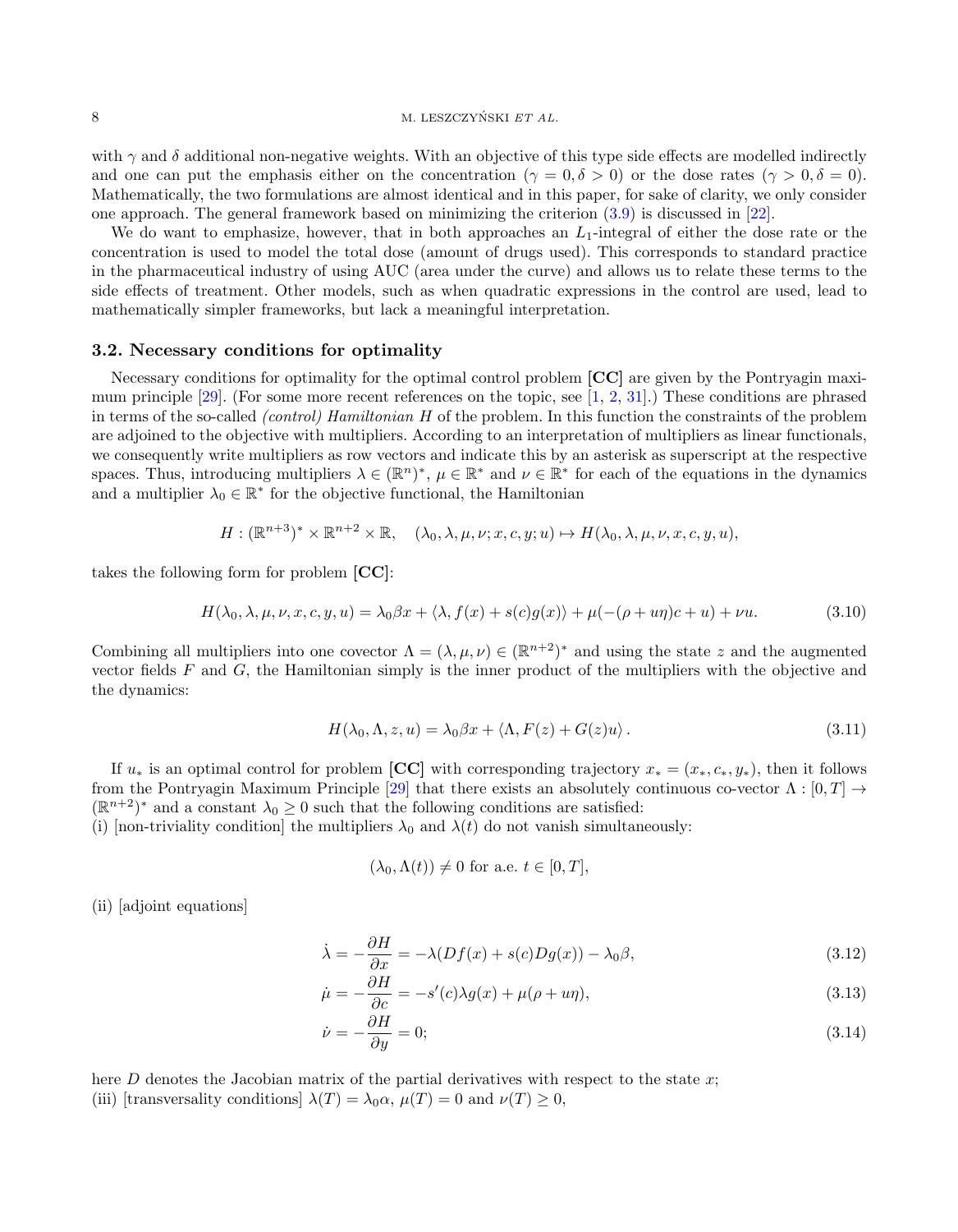(iv)  $\lbrack \text{minimization condition} \rbrack$  the Hamiltonian function H is minimized point-wise over the control set a.e. by the optimal control along the covector  $\lambda$  and the optimal trajectory  $x_*$ . That is,

$$
H(\lambda_0, \Lambda(t), z_*(t), u_*(t)) = \min_{0 \le v \le u_{\text{max}}} H(\lambda_0, \Lambda(t), z_*(t), v) \quad \text{for a.e. } t \in [0, T].
$$
 (3.15)

(v) the function  $t \mapsto H(\lambda_0, \Lambda(t), z_*(t), u_*(t))$  vanishes identically on [0, T],

(vi) the complementary slackness condition  $\nu(y_*(T) - A) = 0$  holds. In particular, by equation [\(3.14\)](#page-7-0) the multiplier  $\nu$  is a non-negative constant.

In vector form the adjoint equation and transversality conditions read

$$
\dot{\Lambda}(t) = -\Lambda(t) \left( DF(z_*(t)) + u_*(t) DG(z_*(t)) \right) - \lambda_0(\beta, 0, 0), \qquad \Lambda(T) = (\lambda_0 \alpha, 0, \nu_0). \tag{3.16}
$$

Triples  $\Gamma = (\Lambda, z_*, u_*)$  consisting of a controlled trajectory  $(z_*, u_*)$  and a multiplier  $\Lambda$  for which all the conditions (i)-(vi) of the Pontryagin maximum principle stated above are satisfied are called extremals. They are called normal if the multiplier  $\lambda_0$  corresponding to the objective is positive and abnormal if this multiplier is zero.

**Lemma 3.2.** If the optimal control  $u_*$  does not vanish identically, then extremals for problem [CC] are normal, *i.e.*, the multiplier  $\lambda_0$  is positive.

Proof. If  $\lambda_0 = 0$ , then it follows from the adjoint equations and transversality conditions that  $\lambda$  and  $\mu$  vanish identically over the interval [0, T]. The non-triviality condition (i) on the multipliers therefore implies that  $\nu > 0$ and thus the minimum condition on the Hamiltonian function H gives us that  $u_*(t) \equiv 0$ . This, however, is not a feasible solution for a well-posed model and we thus exclude it from our considerations.

Henceforth we normalize the multiplier  $\lambda_0$  to  $\lambda_0 = 1$  and drop it in the notation. Since the Hamiltonian function  $H$  is linear in the control, we obtain from the minimization condition that optimal controls satisfy the following condition:

$$
u_*(t) = \begin{cases} 0 & \text{if } \Phi(t) > 0, \\ 1 & \text{if } \Phi(t) < 0, \end{cases} \qquad \text{where} \qquad \Phi(t) = \langle \Lambda(t), G(z_*(t)) \rangle. \tag{3.17}
$$

The function  $\Phi = \Phi(t)$  is the term multiplying the control in the definition of the Hamiltonian H and is called the switching function of the optimal control problem. The name comes from the fact that optimal controls switch between the extreme values 0 and  $u_{\text{max}}$  of the control set if  $\Phi(\tau) = 0$  and  $\dot{\Phi}(\tau) \neq 0$ . The corresponding controls are called bang-bang controls. If the switching function vanishes identically over some non-empty open interval J, then the minimization property by itself does not give any information about the control. In this case, however, also all derivatives of  $\Phi(t)$  vanish identically on J and this typically determines the corresponding controls. Such controls are called singular. In the biomedical scenario, bang-bang controls correspond to protocols with switchings between maximal dose, often called MTD (maximum tolerated dose), and rest periods. Singular controls, on the other hand, represent time-varying administrations of a drug using lower doses. The question whether optimal controls are bang-bang or singular thus has an immediate interpretation and practical relevance for the structure of optimal treatment protocols.

**Definition 3.3.** Let  $\Gamma = (\Lambda, z_*, u_*)$  be an extremal lift for the optimal control problem [CC] which is singular on an open interval  $I \subset [0, T]$ , i.e., the switching function  $\Phi$  vanishes identically on I. The corresponding control  $u_*$  is said to be singular on I and the response of the system  $z_*$  is called a *singular arc*. The singular control is said to be of *intrinsic order k* over I if the first  $2k - 1$  derivatives of the switching function do not depend on the control u while the coefficient at the control u in the derivative of order  $2k$  of the switching function does not vanish.

The following result, the generalized Legendre-Clebsch Condition  $(e.g.,\, see\, [1, 31])$  $(e.g.,\, see\, [1, 31])$  $(e.g.,\, see\, [1, 31])$  $(e.g.,\, see\, [1, 31])$  $(e.g.,\, see\, [1, 31])$  gives a higher order necessary condition for optimality of singular controls.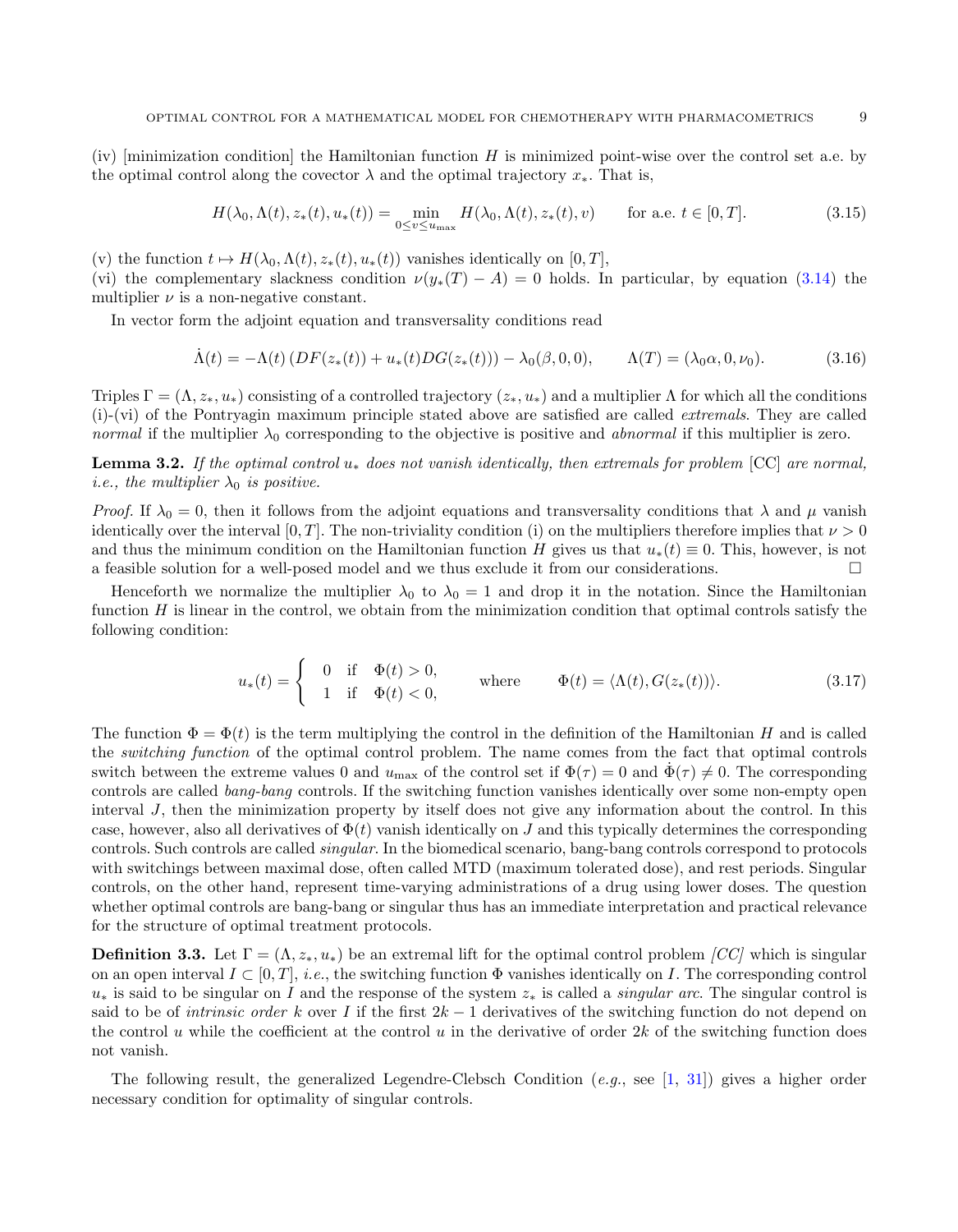**Theorem 3.4.** Let  $u_*$  be an optimal control for problem  $[CC]$  which is singular of intrinsic order k over an open interval  $I \subset [0,T]$  with corresponding extremal lift  $\Gamma = (\Lambda, z_*, u_*)$ . Then it holds that

$$
(-1)^k \frac{\partial}{\partial u} \frac{\partial^{2k}}{\partial t^{2k}} \frac{\partial H}{\partial u}(\Lambda(t), z_*(t), u_*(t)) = (-1)^k \frac{\partial}{\partial u} \frac{d^{2k}}{dt^{2k}} \Phi(t) \ge 0 \qquad \text{for all} \qquad t \in I. \tag{3.18}
$$

#### 3.3. Singular controls for problem [CC]

We compute singular controls for the problem [CC] and evaluate the Legendre-Clebsch condition. For this we need an efficient way to compute the derivatives of the switching function. We recall that the Lie bracket of two vector fields A and B on  $\mathbb{R}^n$  is given by

$$
[A, B](z) = DB(z) \cdot A(z) - DA(z) \cdot B(z)
$$

where  $D$  denotes the matrix of partial derivatives with respect to the coordinate  $z$ . The following formula is verified by a direct calculation  $(e.g.,\, see\ [31]).$  $(e.g.,\, see\ [31]).$  $(e.g.,\, see\ [31]).$ 

**Lemma 3.5.** Let  $z(\cdot)$  be a solution to the dynamics [\(3.7\)](#page-6-1) for the control u and let  $\Lambda$  be a solution to the corresponding adjoint equation. Then, for any continuously differentiable vector field L, the derivative of the function

$$
\Psi(t) = \langle \Lambda(t), L(z(t)) \rangle \tag{3.19}
$$

is given by

$$
\dot{\Psi}(t) = \langle \Lambda(t), [F + uG, L](z(t)) \rangle - \langle (\beta, 0, 0), L(z(t)) \rangle.
$$
\n(3.20)

For problem  $[CC]$  we have the following formulas for the Lie brackets of F and G up to order 2:

$$
[F, G] (z) = \begin{pmatrix} -(1 - \eta c)s'(c)g(x) \\ \rho \\ 0 \end{pmatrix},
$$
  
\n
$$
[F, [F, G]] (z) = \begin{pmatrix} -s'(c)(1 - \eta c)[f, g](x) + \rho g(x)[cs''(c)(1 - \eta c) - s'(c)(1 + \eta c)] \\ \rho^2 \\ 0 \\ 0 \end{pmatrix},
$$
  
\n
$$
[G, [F, G]] (z) = \begin{pmatrix} (1 - \eta c)g(x) [-s''(c)(1 - \eta c) + \eta s'(c)] \\ \eta \rho \\ 0 \end{pmatrix}.
$$

The switching function for problem [CC] is given by

$$
\Phi(t) = \langle \Lambda(t), G(z(t)) \rangle = \mu(t) (1 - \eta c) + \nu \tag{3.21}
$$

with  $z = z_*$  evaluated along the optimal controlled trajectory. For simplicity of notation, we drop the time variable t and the asterisks denoting the optimal trajectory in these formulas. The first and second derivatives of the switching function are thus given by

$$
\begin{aligned} \n\dot{\Phi} &= \langle \Lambda, [F, G](z) \rangle - (\beta, 0, 0) G(z) = \langle \Lambda, [F, G](z) \rangle \\ \n&= -\left(1 - \eta c\right) s'(c) \langle \lambda, g(x) \rangle + \mu \rho \n\end{aligned} \tag{3.22}
$$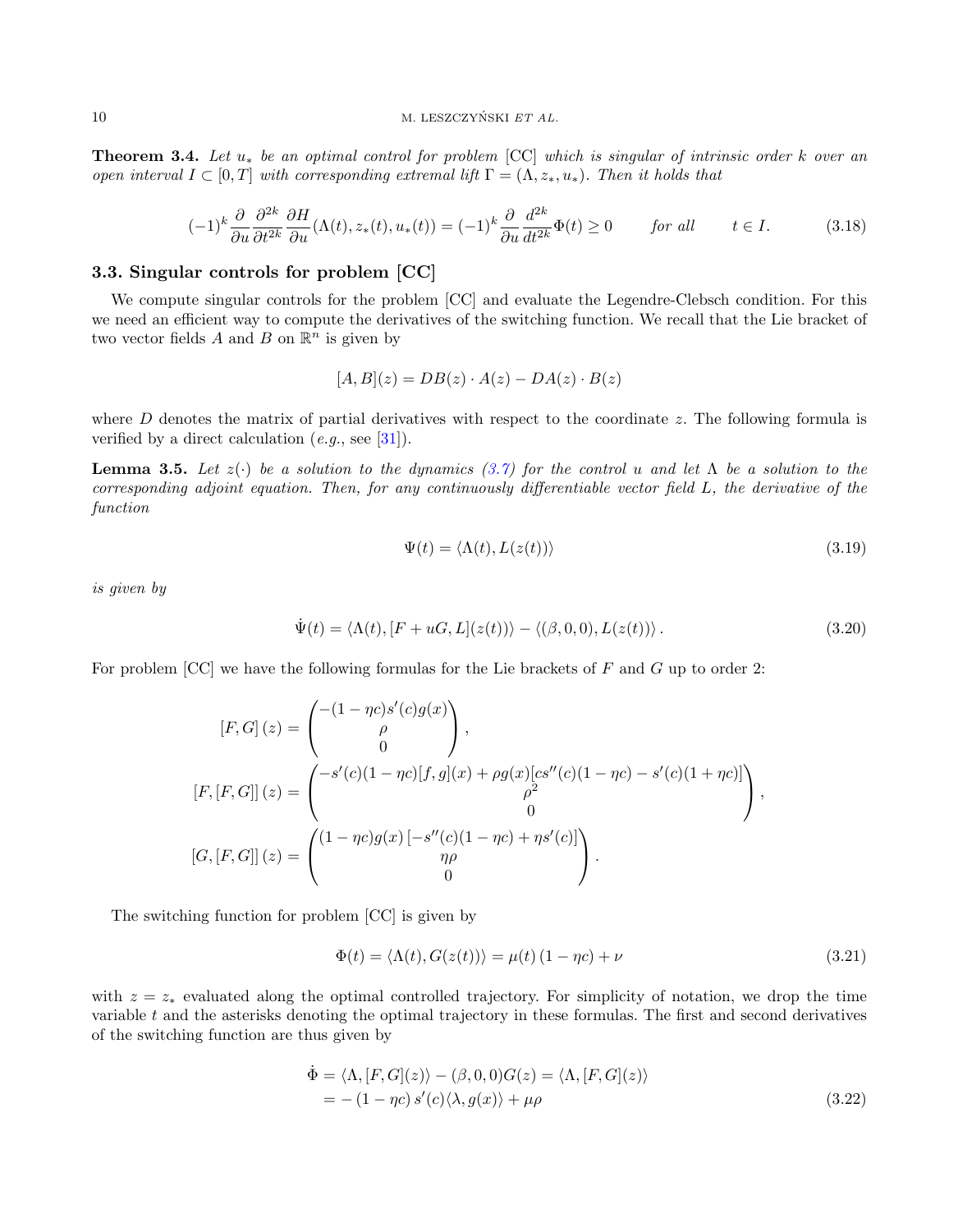and

<span id="page-10-0"></span>
$$
\ddot{\Phi} = \langle \Lambda, [F, [F, G]](z) + u[G, [F, G]](z) \rangle - \langle (\beta, 0, 0), [F, G](z) \rangle \n= -(1 - \eta c)s'(c)\langle \lambda, [f, g](x) \rangle + \rho (cs''(c)(1 - \eta c) - s'(c)(1 + \eta c)) \langle \lambda, g(x) \rangle + \mu \rho^2 \n+ u \{(1 - \eta c)[-s''(c)(1 - \eta c) + \eta s'(c)] \langle \lambda(t), g(x) \rangle + \mu \eta \rho \} \n+ (1 - \eta c)s'(c)\langle \beta, g(x) \rangle \n= u \{(1 - \eta c)[-s''(c)(1 - \eta c) + \eta s'(c)] \langle \lambda, g(x) \rangle + \mu \eta \rho \} \n- (1 - \eta c)s'(c) [\langle \lambda, [f, g](x) \rangle - \langle \beta, g(x) \rangle] + \mu \rho^2 \n+ \rho (cs''(c)(1 - \eta c) - s'(c)(1 + \eta c)) \langle \lambda, g(x) \rangle.
$$
\n(3.23)

The coefficient at the control  $u$  in the second derivative is given by

$$
\frac{\partial \ddot{\Phi}}{\partial u} = \langle \Lambda, [G, [F, G]](z) \rangle \n= (1 - \eta c)[-s''(c)(1 - \eta c) + \eta s'(c)] \langle \lambda, g(x) \rangle + \mu \eta \rho,
$$
\n(3.24)

and a singular control is of order 1 if this term is not equal to zero. The singular control is then computed by solving equation  $(3.23)$  for  $u_*(t)$ .

These expressions simplify along a singular control. If an optimal control  $u_*$  is singular on an open interval I, then it follows for all  $t \in I$  from the fact that the switching function and its derivative vanish identically on I that

<span id="page-10-1"></span>
$$
\mu (1 - \eta c) + \nu \equiv 0 \tag{3.25}
$$

and

<span id="page-10-2"></span>
$$
(1 - \eta c) s'(c) \langle \lambda, g(x) \rangle \equiv \rho \mu. \tag{3.26}
$$

Substituting these expressions into the above formulas, we obtain

<span id="page-10-3"></span>
$$
\frac{\partial \ddot{\Phi}}{\partial u} = (1 - \eta c) \langle \lambda, g(x) \rangle \{2\eta s'(c) - s''(c)(1 - \eta c)\}.
$$
\n(3.27)

If  $\nu = 0$ , then it follows from equation [\(3.25\)](#page-10-1) that we have  $\mu(t) \equiv 0$  for  $t \in I$ . Equation [\(3.26\)](#page-10-2), respectively the adjoint equation [\(3.13\)](#page-7-0), give that  $\langle \lambda(t), g(x_*(t)) \rangle \equiv 0$  and thus  $\frac{\partial \ddot{\Phi}}{\partial u}(t) \equiv 0$ , *i.e.*, a singular control is of higher order. Furthermore, since the Hamiltonian vanishes identically, this also implies that

$$
\beta x_*(t) + \langle \lambda(t), f(x_*(t)) \rangle \equiv 0.
$$

Using the above relations it follows that

$$
\langle \lambda(t), [f, g](x_*(t)) \rangle \equiv \langle \beta, g(x_*(t)) \rangle
$$

and additional relations follow by differentiating this equation. This procedure generates an over-determined system of equations which generically has no solutions [\[31\]](#page-22-8) and is difficult to satisfy in particular cases. Nevertheless, this could be possible, but it requires knowledge of  $f$  and  $g$  to preclude this.

In the following, we make the generic assumption that v is positive. In this case, both  $\mu$  and  $\langle \lambda(t), g(x_*(t)) \rangle$ are negative along an optimal singular control. We thus get the following result from equation [\(3.27\)](#page-10-3):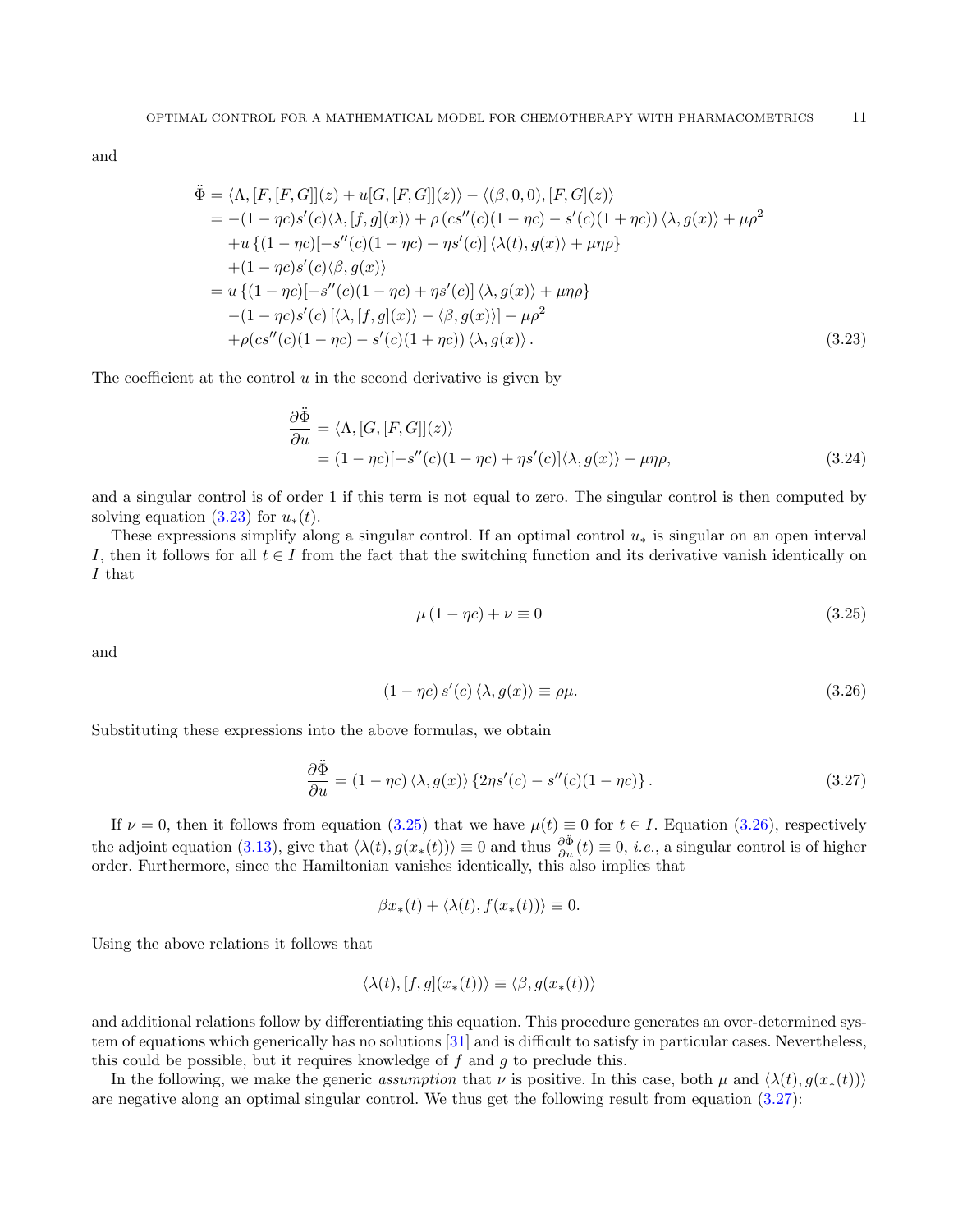**Proposition 3.6.** An extremal singular control  $u_*$  on an open interval I is of intrinsic order 1 if and only if

$$
\frac{1}{2}\frac{s''(c)}{s'(c)} \neq \frac{\eta}{1-\eta c}.\tag{3.28}
$$

The strengthened Legendre-Clebsch condition for minimality is satisfied if and only if

$$
\frac{1}{2}\frac{s''(c)}{s'(c)} < \frac{\eta}{1 - \eta c}
$$

.

We have some immediate corollaries that apply to the models for PD given in Section [2.2.](#page-3-1) Recall that we assume that the function s is strictly increasing and that the multiplier  $\nu$  is positive.

Corollary 3.7. (a) If  $\eta \geq 0$  and s is a strictly concave function, then singular controls are of order one and the strengthened Legendre-Clebsch condition for minimizing the objective J is satisfied.

(b) If  $\eta > 0$  and s is concave, then singular controls are of order one and the strengthened Legendre-Clebsch condition for minimizing the objective J is satisfied.

(c) If  $\eta = 0$ , i.e., for the standard linear model of PK, the strengthened Legendre-Clebsch condition for minimizing the objective J is satisfied where s is strictly concave and it is violated where s is strictly convex.

*Proof.* In case (a) we have that  $\frac{s''(c)}{s'(c)}$  $\frac{s'(c)}{s'(c)}$  < 0 while this quantity is non-positive in case (b). In either case,  $2\eta$  –  $(1 - \eta c) \frac{s''(c)}{s'(c)}$  $\frac{s''(c)}{s'(c)} > 0$ . In case (c), we have that  $\frac{s''(c)}{s'(c)}$  $\frac{s'(c)}{s'(c)} > 0$  if s is convex and this quotient is negative if s is concave which gives the result.  $\Box$ 

Case (a) of this corollary directly applies to the  $E_{\text{max}}$ -model,  $s(c) = \frac{E_{\text{max}}c}{EC_{50}+c}$ , while case (b) applies to the standard linear log-kill function  $s(c) = sc$ . The situation is more complicated for a Hill-type sigmoidal function,  $s(c) = \frac{E_{\text{max}}c^n}{EC^n + c}$  $\frac{E_{\text{max}}c^{\alpha}}{EC_{50}^{n}+c^{\alpha}}$ , as s has an inflexion point.

**Corollary 3.8.** Let  $\eta = 0$  and consider the function  $s(c) = \frac{E_{\text{max}}c^n}{EC^n + c}$  $\frac{E_{\text{max}} C}{EC_{50}^n + c^n}$ . Then the strengthened Legendre-Clebsch condition for minimizing J is satisfied where

$$
\left(\frac{c}{EC_{50}}\right)^n > \frac{n-1}{n+1}
$$

and it is violated where

$$
\left(\frac{c}{EC_{50}}\right)^n < \frac{n-1}{n+1}.
$$

Proof. Direct calculations verify that s is a strictly increasing function which has a unique inflexion point at

$$
c_0 = EC_{50} \left(\frac{n-1}{n+1}\right)^{\frac{1}{n}}
$$

changing from strictly convex below  $c_0$  to strictly concave above this value. The statement therefore follows from condition (c) in the previous corollary.  $\square$ 

We still give the formula for a singular control of order 1. In this case, solving equation  $(3.23)$  for the control gives that

$$
u_{\text{sing}}(t) = -\frac{\langle \Lambda(t), [F, [F, G]](z(t)) \rangle + (1 - \eta c)s'(c)\beta g(x)}{\langle \Lambda(t), [G, [F, G]](z(t)) \rangle}.
$$
\n(3.29)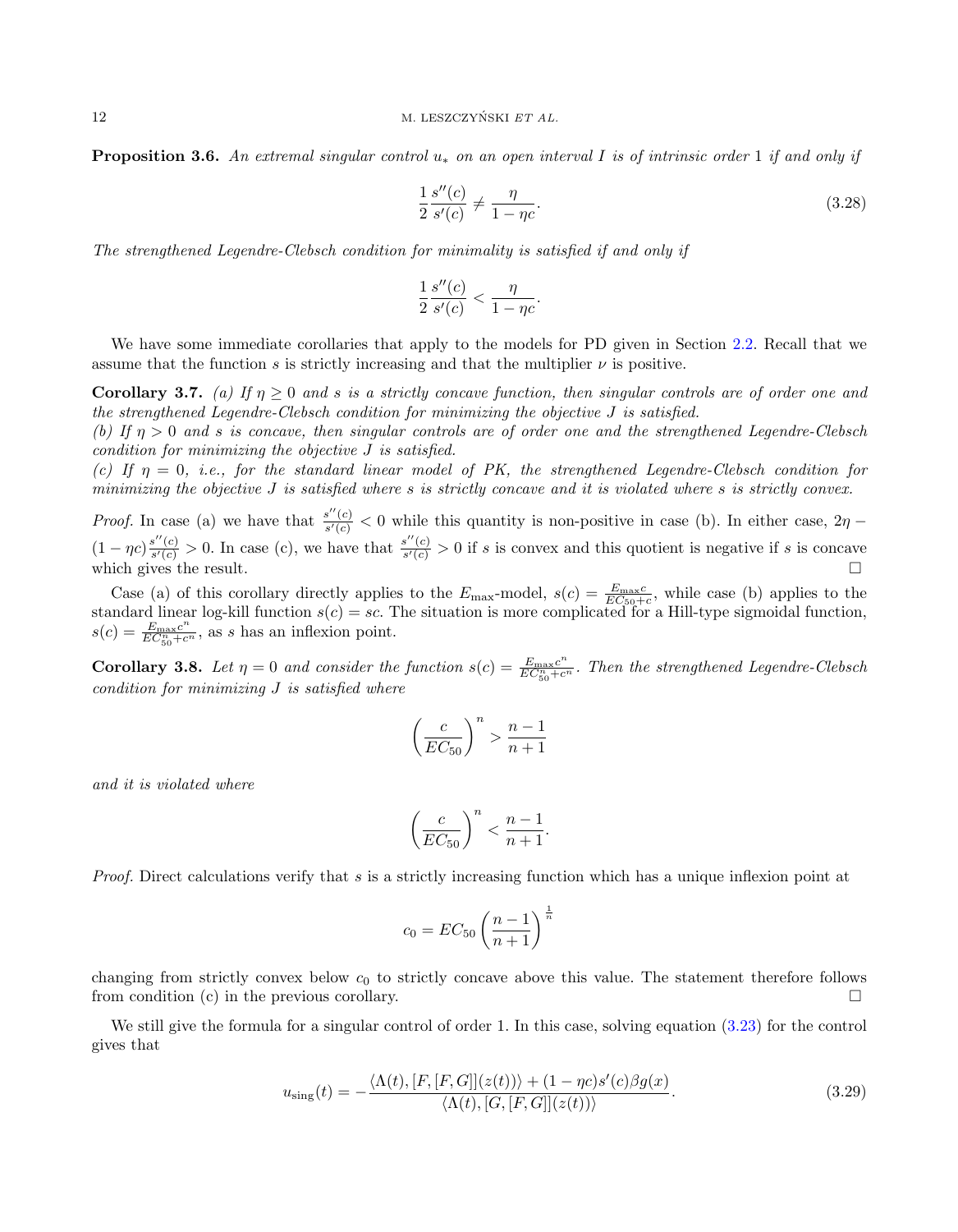Using the previously calculated Lie brackets and equation [\(3.27\)](#page-10-3), this formula takes the form

<span id="page-12-0"></span>
$$
u_{\text{sing}}(t) = \frac{(1 - \eta c)s'(c)\{\langle \lambda, [f, g](x)\rangle - \beta g(x)\}}{(1 - \eta c)\{2\eta s'(c) - s''(c)(1 - \eta c)\}\langle \lambda, g(x)\rangle} \n- \frac{\rho[c s''(c)(1 - \eta c) - s'(c)(1 + \eta c)]\langle \lambda, g(x)\rangle + \mu \rho^2}{(1 - \eta c)\{2\eta s'(c) - s''(c)(1 - \eta c)\}\langle \lambda, g(x)\rangle} \n= \frac{s'(c)\{\langle \lambda, [f, g](x)\rangle - \beta g(x)\}}{\{2\eta s'(c) - s''(c)(1 - \eta c)\}\langle \lambda, g(x)\rangle} \n- \frac{\rho[c s''(c)(1 - \eta c) - 2s'(c)\eta c)]\langle \lambda, g(x)\rangle}{(1 - \eta c)\{2\eta s'(c) - s''(c)(1 - \eta c)\}\langle \lambda, g(x)\rangle} \n= \frac{\rho c}{1 - \eta c} + \frac{s'(c)\{\langle \lambda, [f, g](x)\rangle - \beta g(x)\}}{\{2\eta s'(c) - s''(c)(1 - \eta c)\}\langle \lambda, g(x)\rangle} \n= \frac{\rho c}{1 - \eta c} + \frac{1}{2\eta - (1 - \eta c)\frac{s''(c)}{s'(c)}} \cdot \frac{\langle \lambda, [f, g](x)\rangle - \beta g(x)}{\langle \lambda, g(x)\rangle}.
$$
\n(3.30)

Recall that the dynamics for the concentration is given by

$$
\dot{c} = -(\rho + \eta u)c + u = -\rho c + (1 - \eta c)u
$$

and thus the first term in equation  $(3.30)$  is the zero-dynamics for the concentration. Hence the evolution of the concentration along a singular control is given by the second term. In the case  $\eta = 0$ , the traditional linear PK model, this dynamics takes the form

$$
\dot{c} = \frac{s'(c)}{s''(c)} \cdot \frac{\beta g(x) - \langle \lambda, [f, g](x) \rangle}{\langle \lambda, g(x) \rangle}.
$$
\n(3.31)

Together with the equations for the state x and the multiplier  $\lambda$ , and away from the hyper-surface in the cotangent bundle defined by  $\langle \lambda, g(x) \rangle = 0$ , this differential equation forms a closed system from which the other multipliers and the control have been eliminated. This system can therefore be integrated to obtain a formula for the optimal concentration, but this will need to be done numerically.

## 4. Anti-angiogenic treatment with Michaelis-Menten type pharmacodynamics

We apply these results to a well-studied mathematical model for tumor development under angiogenic signaling formulated by Hahnfeldt, Panigrahy, Folkman and Hlatky [\[7\]](#page-21-20). In that paper, linear models are used both for PK and PD.

Dropping the PK equation, this model was considered by some of us as an optimal control problem with the aim of minimizing the tumor volume for an a priori given amount of agents. A complete solution in terms of a regular synthesis of optimal controlled trajectories has been given [\[18,](#page-21-3) [31\]](#page-22-8). Optimal solutions in that case typically are concatenations of a short full dose segment followed by a long piece where the control is singular and end with a short period when no drugs are given. On this interval after effects of the previous administration still reduce the tumor volume. The most important structural element in this solution is the singular arc. When PK is taken into account, the order of this arc increases from 1 to 2 and this leads to optimal solutions which have chattering arcs (Fuller phenomenon) [\[20\]](#page-21-21) and are not practicable. Nevertheless, knowing the structure of the optimal solution allows us to give excellent and simple sub-optimal approximations [\[11,](#page-21-15) [12\]](#page-21-22).

In [\[24\]](#page-21-23) we have considered this model without PK, but with a saturating  $E_{\text{max}}$ -model for PD. This leads to significant mathematical changes. The nonlinearities introduced into the dependence of the model on the control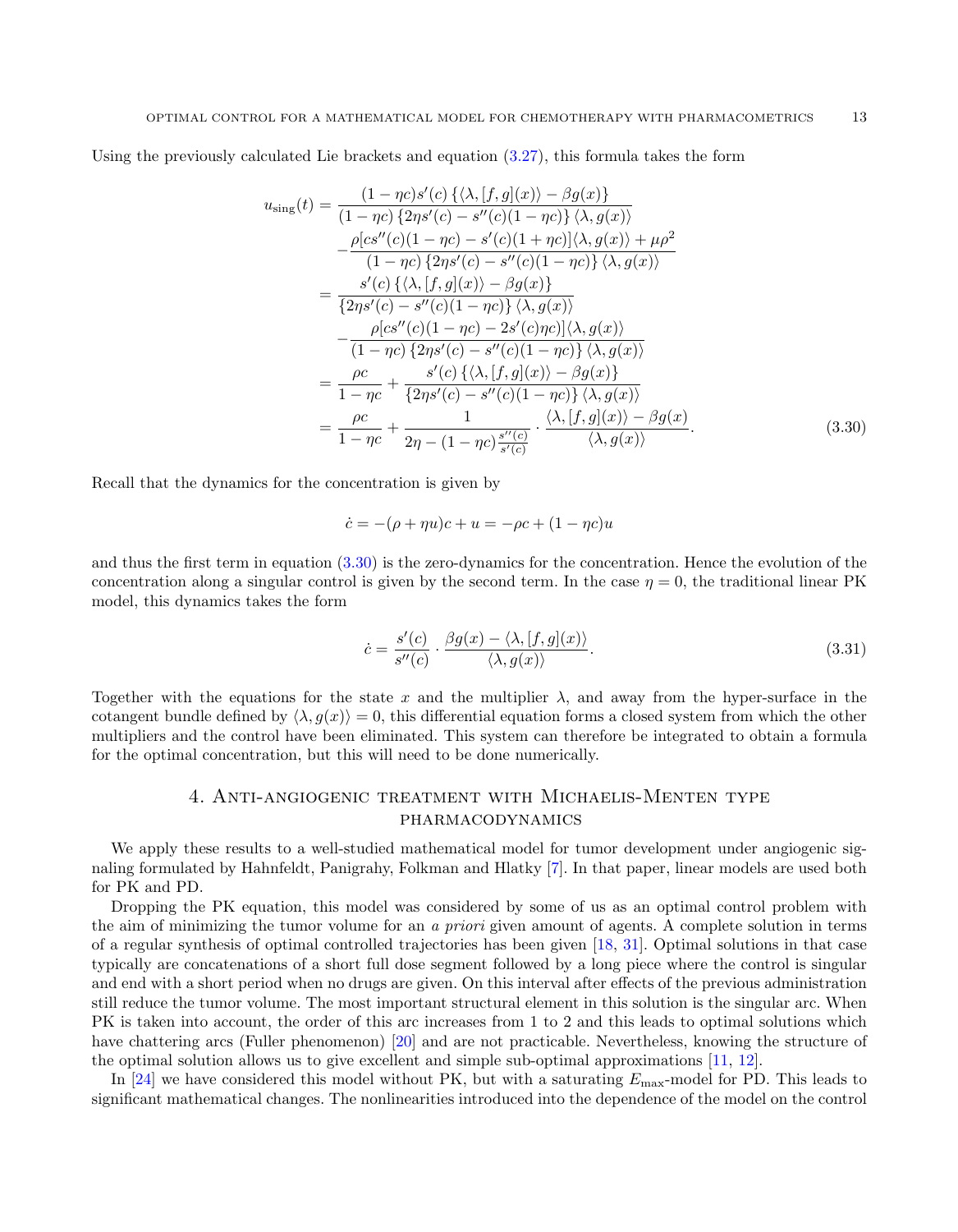now make optimal controls continuous in agreement with an interpretation of the controls as concentrations. Here, based on the formulas developed above, we consider the changes that the addition of a linear model for PK causes. Once more, now optimal controls are concatenations of bang and singular pieces with the singular controls of order 1. This generates similar structures as in the original version.

#### 4.1. A brief review of the model

We briefly review the underlying model. In order to avoid undue duplications, however, we refer to the existing literature for both a deeper discussion of the modeling and some of the mathematical details. All of these can all be found, for example, in [\[31\]](#page-22-8).

In this model by Hahnfeldt *et al.* [\[7\]](#page-21-20), the spatial aspects of the underlying consumption-diffusion process that stimulate and inhibit angiogenesis are incorporated into a non-spatial 2-compartment model with the primary tumor volume, p, and the *carrying capacity* of the vasculature, q, as its principal variables. The dynamics thus consists of two ODEs that describe the evolution of the tumor volume and its carrying capacity and are given by

$$
\dot{p} = -\xi p \ln\left(\frac{p}{q}\right),
$$
  

$$
\dot{q} = bp - dp^{\frac{2}{3}}q - \mu q - E_{\text{max}}uq.
$$

In this formulation, the variable u represents the concentration of the anti-angiogenic agent and its effect is modelled by the linear log-kill term  $E_{\text{max}}uq$  with  $E_{\text{max}}$  representing the efficacy of the agent. The carrying capacity q and tumor volume p are balanced for  $p = q$  while the tumor volume shrinks for inadequate vascular support  $(q < p)$  and increases if this support is plentiful  $(q > p)$ . Different from traditional approaches, the carrying capacity is not considered constant, but becomes a state variable whose evolution is governed by a balance of stimulatory and inhibitory effects. The term bp represents the stimulation of the vasculature by the tumor and is taken proportional to the tumor volume. The term  $dp^{\frac{2}{3}}q$  models the inhibition which is represented as an interaction term between the tumor surface and the vasculature. The coefficients b and d are mnemonically labelled for birth and death, respectively. A listing of the parameters and the numerical values used in calculations is given in Table [1.](#page-14-0) The parameter values for the dynamics are taken from the paper [\[7\]](#page-21-20).

Here we instead use a Michaelis Menten term to model PD in the form  $E_{\text{max}} \frac{c}{EC_{50}+c} q$ . Mathematically, it is possible to normalize  $EC_{50}$  to  $EC_{50} = 1$  by scaling the concentration c in units of  $EC_{50}$ , but this is not commonly done in pharmacology and hence this parameter is retained. Adding a standard linear model for PK, we consider the following optimal control problem:

[A] Given a fixed amount A of anti-angiogenic agents, among all Lebesgue measurable functions  $u:[0,T] \to$  $[0, u_{\text{max}}]$  defined over an interval  $[0, T]$  with the terminal time T free, find the control u (representing the dosage of the drug) which minimizes the tumor size  $J(u) = p(T)$  at the terminal time subject to the dynamics

$$
\dot{p} = -\xi p \ln\left(\frac{p}{q}\right),\tag{4.1}
$$

<span id="page-13-0"></span>
$$
\dot{q} = bp - \left(\mu + dp^{\frac{2}{3}}\right)q - \frac{E_{\text{max}}c}{EC_{50} + c}q, \qquad q(0) = q_0,\tag{4.2}
$$

$$
\dot{c} = -\rho c + u,\tag{4.3}
$$

$$
\dot{y} = u,\tag{4.4}
$$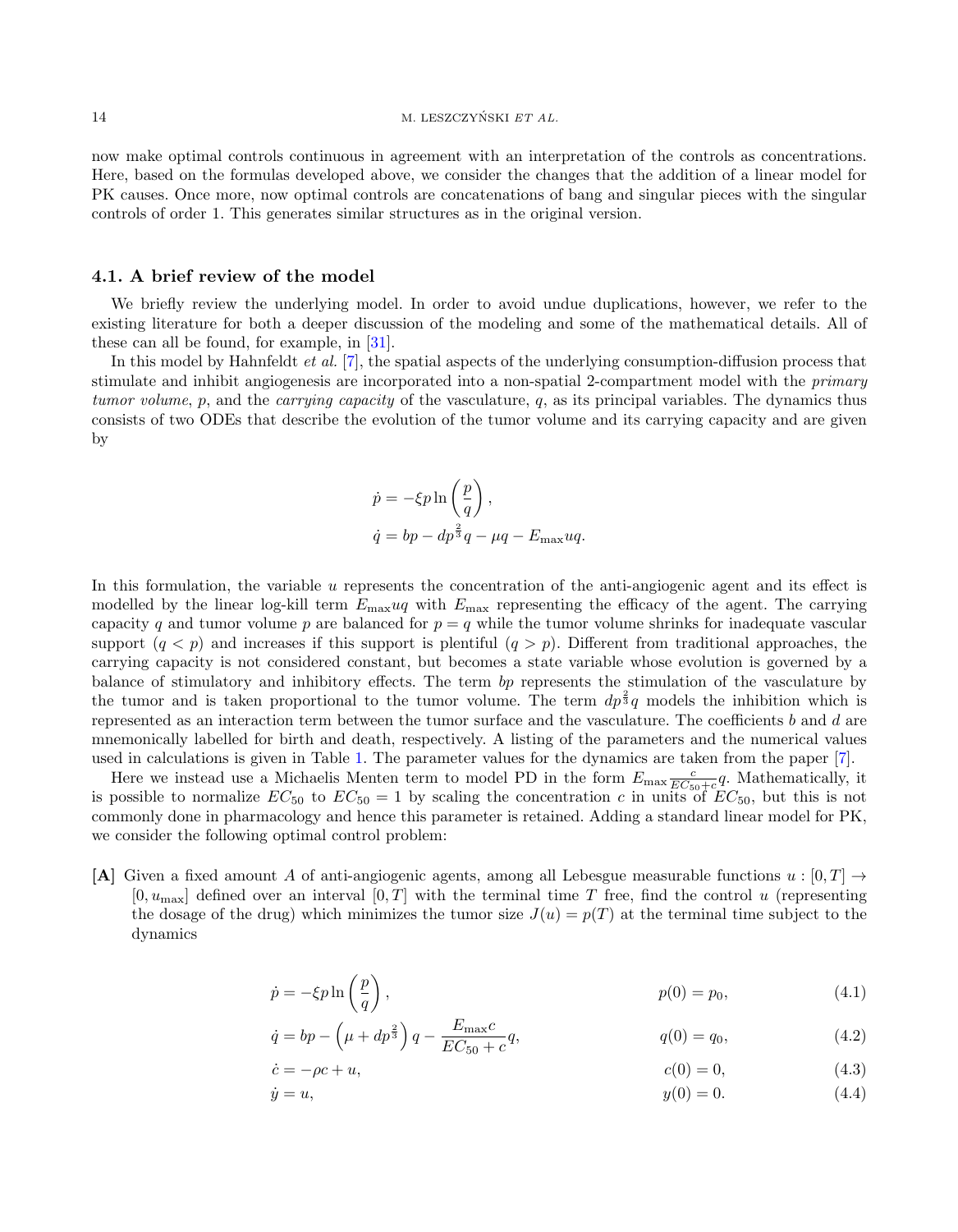| Variable/coefficients | Interpretation                       | Numerical value | Dimension                       |
|-----------------------|--------------------------------------|-----------------|---------------------------------|
| $\boldsymbol{p}$      | Tumor volume                         |                 | mm <sup>3</sup>                 |
| q                     | Carrying capacity of the vasculature |                 | mm <sup>3</sup>                 |
| c                     | Concentration                        |                 | conc, $\frac{mg}{kg}$           |
|                       | Tumor growth parameter               | 0.192           | $\mathrm{day}^{-1}$             |
| $\mu$                 | Natural loss of endothelial support  | 0.02            | $\mathrm{day}^{-1}$             |
| h                     | Stimulation parameter, "birth"       | 5.85            | $\rm day^{-1}$                  |
| đ.                    | Inhibition parameter, "death"        | 0.00873         | $\rm mm^{-2}$ day <sup>-1</sup> |
| $E_{\rm max}$         | Maximum effectiveness                | 10              | $\rm{conc}^{-1}$ per day        |
| $EC_{50}$             | Concentration of half the            | 50              | conc                            |
|                       | maximum effectiveness                |                 |                                 |
| $u_{\text{max}}$      | Maximum dose rate                    | 75              | mg                              |
| A                     | Total dose                           | 300, 600        | mg                              |
|                       | Clearance rate of the agent          | 1, 0.3          | per day                         |

<span id="page-14-0"></span>Table 1. Variables and parameter values used in numerical simulations.

and the constraint

$$
y(T) = \int_0^T u(t)dt \le A.
$$
\n(4.5)

We note that there are no data available for the parameters occurring in the  $E_{\text{max}}$  formulation for PD and these values have been chosen to illustrate some of the mathematical features.

Administering anti-angiogenic drugs leads to a reduction of the carrying capacity  $q$  of the vasculature, but only indirectly affects the tumor volume p. Indeed, the tumor volume increases regardless of the control whenever  $p < q$  and it decreases whenever  $p > q$ . If the a priori given amount A of inhibitors is too small, it is not possible to reduce the tumor volume for some initial conditions  $(p_0, q_0)$ . In this case, the mathematically optimal solution for problem [A] is given by  $T = 0$ , *i.e.*, all that is possible in such a case is to slow down tumor growth, but the tumor cannot be reduced. This generates mathematically degenerate situations which are easily analyzed, but which we exclude here for simplicity of presentation. We call the data  $(p_0, q_0, A)$  well-posed if an objective value better than  $p_0$  is achievable and in this case the final time T along an optimal control is positive.

We furthermore make the simplifying assumption that

$$
0 < b - \mu < \frac{E_{\text{max}}c_{\text{max}}}{EC_{50} + c_{\text{max}}}.
$$
\n(4.6)

This condition ensures that the effectiveness of the drug on the diagonal  $(p = q)$  is high enough to lower the vasculature. Under this assumption, it can be shown [\[18,](#page-21-3) [31\]](#page-22-8) that optimal controls for well-posed initial data have the following three intuitive properties: (i) optimal controls end with an interval  $(\tau, T]$  where the control is  $u_*(t) \equiv 0$ ; (ii) the endpoint of the optimal controlled trajectory lies on the diagonal:  $p_*(T) = q_*(T)$ ; and (iii) all inhibitors have been used up:  $y_*(T) = \int_0^T u_*(t) dt = A$ .

## 4.2. Singular controls for problem [A]

In the framework of the general formulation in Section [3,](#page-4-2) for the optimal control problem [A] we have that  $x = (p, q)^\dagger$ ,  $\alpha = 1$ ,  $\beta = 0$ ,  $\eta = 0$ ,  $s(c) = \frac{E_{\text{max}}c}{EC_{50}+c}$ , and the vector fields f, g and their Lie bracket  $[f, g]$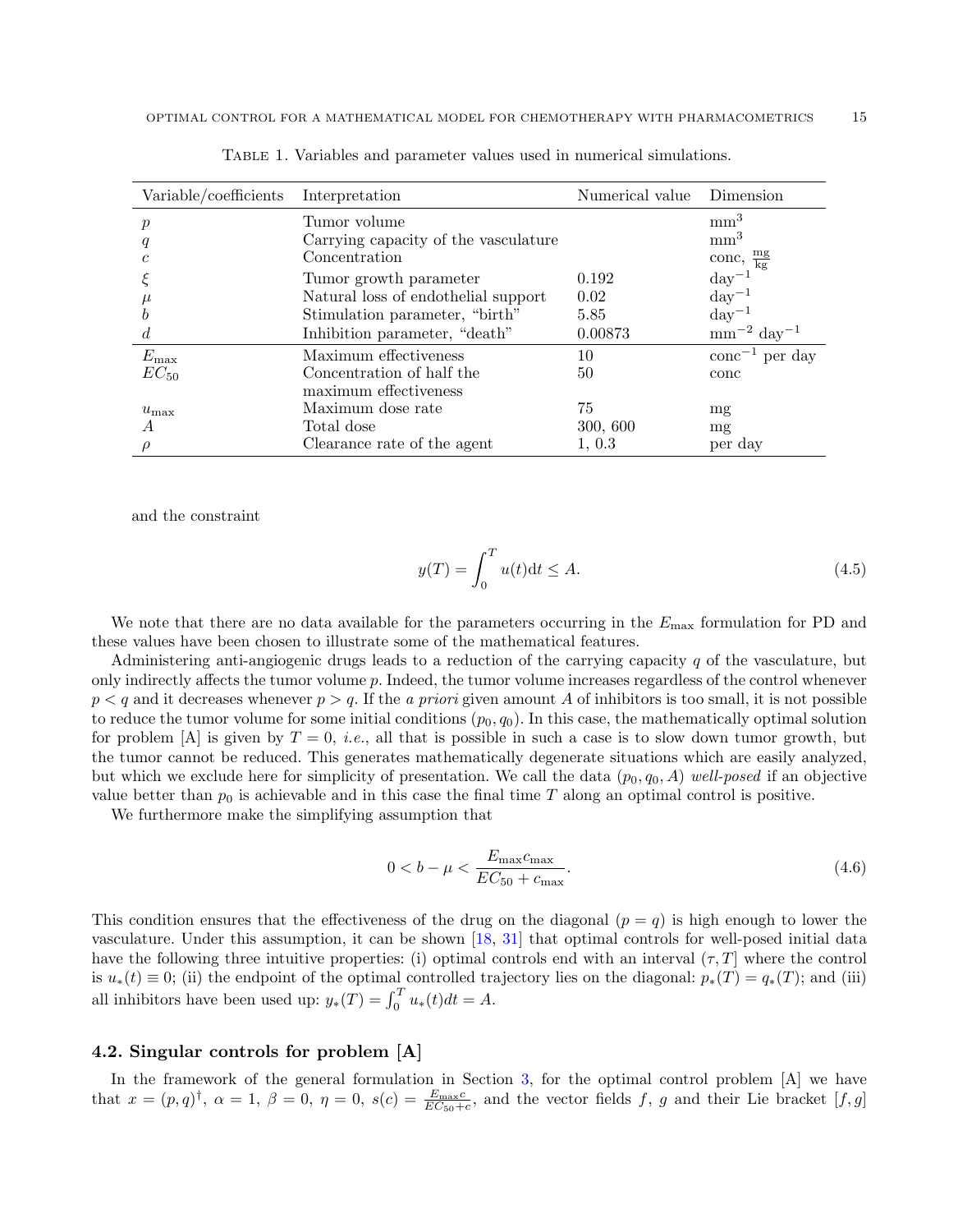are given by

$$
f(x) = \begin{pmatrix} -\xi p \ln\left(\frac{p}{q}\right) \\ bp - \left(\mu + dp^{\frac{2}{3}}\right)q \end{pmatrix}, \qquad g(x) = \begin{pmatrix} 0 \\ -q \end{pmatrix} \qquad \text{and} \qquad [f, g](x) = \begin{pmatrix} \xi p \\ -bp \end{pmatrix}.
$$
 (4.7)

The Hamiltonian for problem [A] takes the form

$$
H = \lambda_1 \left( -\xi p \ln \left( \frac{p}{q} \right) \right) + \lambda_2 \left( bp - \left( \mu + dp^{\frac{2}{3}} \right) q - \frac{E_{\text{max}}c}{EC_{50} + c} q \right) + \mu \left( -\rho c + u \right) + \nu u \tag{4.8}
$$

and the adjoint equations read

$$
\dot{\lambda}_1 = \lambda_1 \xi \left( \ln \left( \frac{p}{q} \right) + 1 \right) - \lambda_2 \left( b - \frac{2}{3} dp^{-\frac{1}{3}} q \right), \qquad \lambda_1(T) = 1, \tag{4.9}
$$

$$
\dot{\lambda}_2 = -\lambda_1 \xi \frac{p}{q} + \lambda_2 \left( \mu + dp^{\frac{2}{3}} + \frac{E_{\text{max}}c}{EC_{50} + c} \right), \qquad \lambda_2(T) = 0, \qquad (4.10)
$$

$$
\dot{\mu} = \lambda_2 q \frac{E_{\text{max}} EC_{50}}{(EC_{50} + c)^2} + \mu \rho, \qquad \mu(T) = 0. \tag{4.11}
$$

The last multiplier  $\nu$  is a non-negative constant.

Suppose an optimal control  $u_*$  is singular over an open interval I. The switching function  $\Phi$  is given by  $\Phi = \mu + \nu$  and thus  $\mu(t) = \text{const}$  for  $t \in I$ . By equation [\(4.11\)](#page-15-0), we then have that

<span id="page-15-1"></span><span id="page-15-0"></span>
$$
\lambda_2(t)q(t) = \nu \rho \frac{(EC_{50} + c(t))^2}{E_{\text{max}}EC_{50}}.
$$
\n(4.12)

If  $\nu = 0$ , then these relations imply that  $\mu$  and  $\lambda_2$  also vanish identically. Since  $H \equiv 0$  as well, this implies that  $\lambda_1$  also vanishes on I contradicting the terminal condition  $\lambda_1(T) = 1$ . Thus the multiplier  $\nu$  is positive.

For problem [A], equation [\(3.30\)](#page-12-0) for the singular control reduces to

<span id="page-15-2"></span>
$$
u_{\text{sing}} = -\rho c - \frac{s'(c)}{s''(c)} \cdot \frac{\langle \lambda, [f, g](x) \rangle}{\langle \lambda, g(x) \rangle}
$$
  
= 
$$
-\rho c + \frac{1}{2} (EC_{50} + c) \left( b - \xi \frac{\lambda_1}{\lambda_2} \right) \frac{p}{q}.
$$
 (4.13)

The multipliers can be eliminated from this equation and it is possible to determine the singular control as a feedback function of the state variables  $(p, q, c)$ <sup>†</sup> alone. For, using equation [\(4.12\)](#page-15-1) and the fact that the Hamiltonian vanishes identically, it follows that

$$
\lambda_1 \xi p \ln \left( \frac{p}{q} \right) = \lambda_2 \left( bp - (\mu + dp^{\frac{2}{3}})q - \frac{E_{\text{max}}c}{EC_{50}q + c}q \right) - \mu \rho c
$$

$$
= \lambda_2 q \left[ b \frac{p}{q} - (\mu + dp^{\frac{2}{3}}) - E_{\text{max}} \left( \frac{c}{EC_{50}q + c} \right)^2 \right]. \tag{4.14}
$$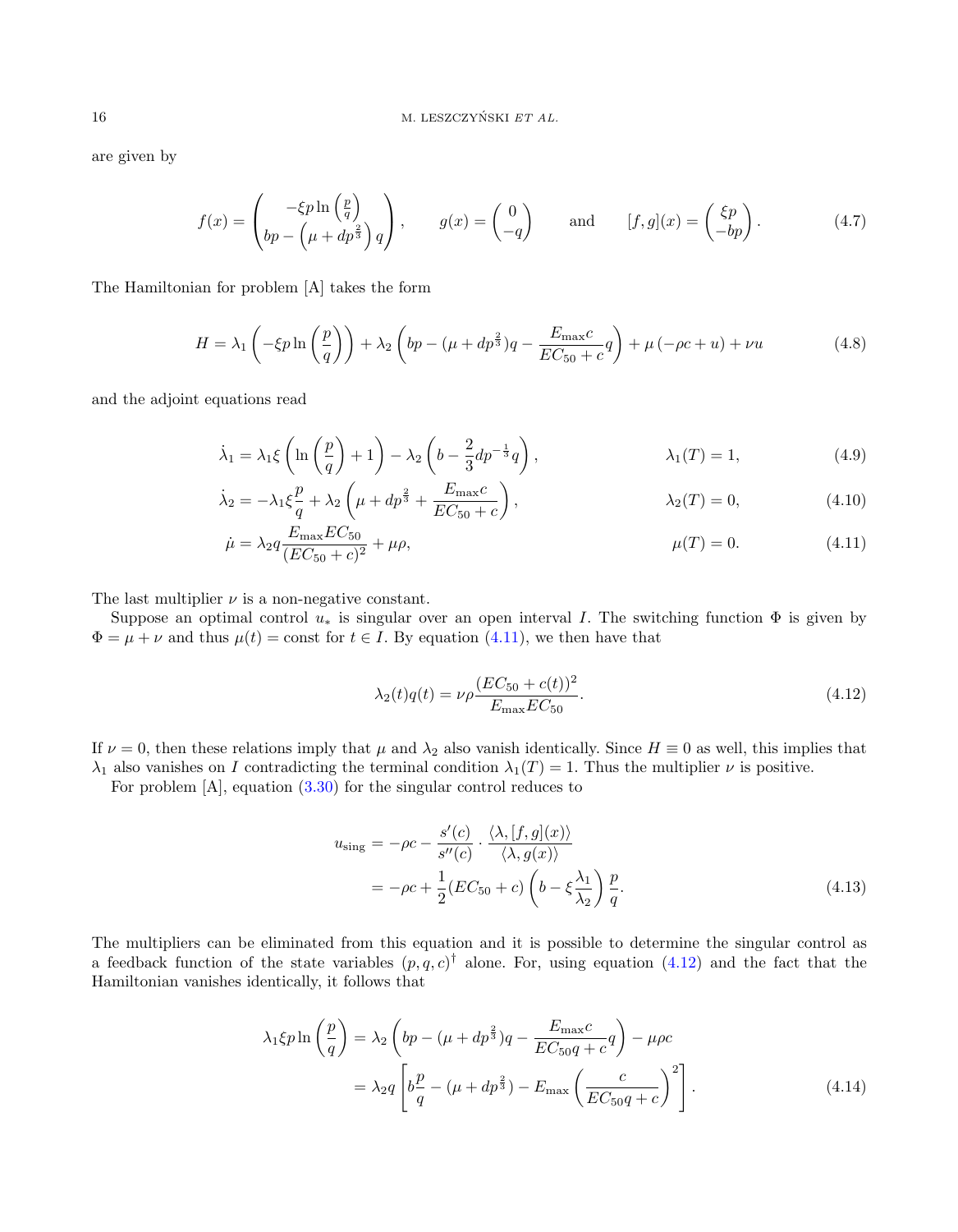

<span id="page-16-0"></span>FIGURE 6. A cross section through the graph of the singular control  $u_{\text{sing}}(c; p, q)$  for  $c = 2$ .

This equation allows us to eliminate the term  $\xi \frac{\lambda_1}{\lambda_2}$  from equation [\(4.13\)](#page-15-2). The singular control therefore can be computed as a feedback control in the form

<span id="page-16-1"></span>
$$
u_{\rm sing} = \rho c + \frac{1}{2} (EC_{50} + c) \left( \frac{b_q^p (\ln\left(\frac{p}{q}\right) - 1) + \mu + dp^{\frac{2}{3}} + E_{\rm max} \left(\frac{c}{EC_{50} + c}\right)^2}{\ln\left(\frac{p}{q}\right)} \right). \tag{4.15}
$$

Naturally, the general formulas for the singular control derived from  $\ddot{\Phi} \equiv 0$  ignore the aspect of whether the resulting control will be admissible, i.e., satisfies the prescribed bounds on the control. This always needs to be analyzed for the specific model under consideration. Here the singular control is a feedback function and thus, if we fix the point  $x = (p, q)^\dagger$ , the resulting parameter dependent function  $u_{\text{sing}} = u_{\text{sing}}(c; p, q)$  can be analyzed. Direct computations verify that the function  $c \mapsto u_{\text{sing}}(c; p, q)$  is strictly increasing above the diagonal  $(p > q)$ and that it is strictly convex above the diagonal and strictly concave below the diagonal:

$$
u_{\text{sing}}'(c;p,q) = \frac{1}{\ln\left(\frac{p}{q}\right)} \frac{E_{\text{max}} EC_{50}^2}{(EC_{50} + c)^3} > 0. \tag{4.16}
$$

Furthermore, the equations  $u_{\text{sing}}(c; p, q) = 0$  and  $u_{\text{sing}}(c; p, q) = u_{\text{max}}$  are quadratic in c and can therefore be solved explicitly, albeit with messy expressions. These properties allow us to determine the region where the singular control is admissible. Figure [6](#page-16-0) shows an example of a cross section through the graph of the singular control  $u_{\text{sing}} = u_{\text{sing}}(c; p, q)$ . The singular control has a singularity on the diagonal (as it is obvious from Eq.  $(4.15)$ ) with positive values above the diagonal – the main region of interest – which increase with smaller tumor volumes. The latter feature is reminiscent of the same property for the model with a log-kill model for PD.

#### 5. Discussion

Clearly, any change in the modeling, be it changes in the models for PK and/or PD, or simply some changes in parameter values, will cause quantitative changes. Conceptually it is more significant if qualitative changes arise as this may alter the overall approach to the problem. We have shown in this and some of our earlier papers [\[23,](#page-21-24) [24\]](#page-21-23) that, in the absence of a model for PK, this is the case if a linear log-kill model for PD is replaced with an  $E_{\text{max}}$ -model. Incorporating a linear PK model into the dynamics which uses the  $E_{\text{max}}$ -model for PD then restores the original structure of optimal controls as concatenations of bang and singular arcs.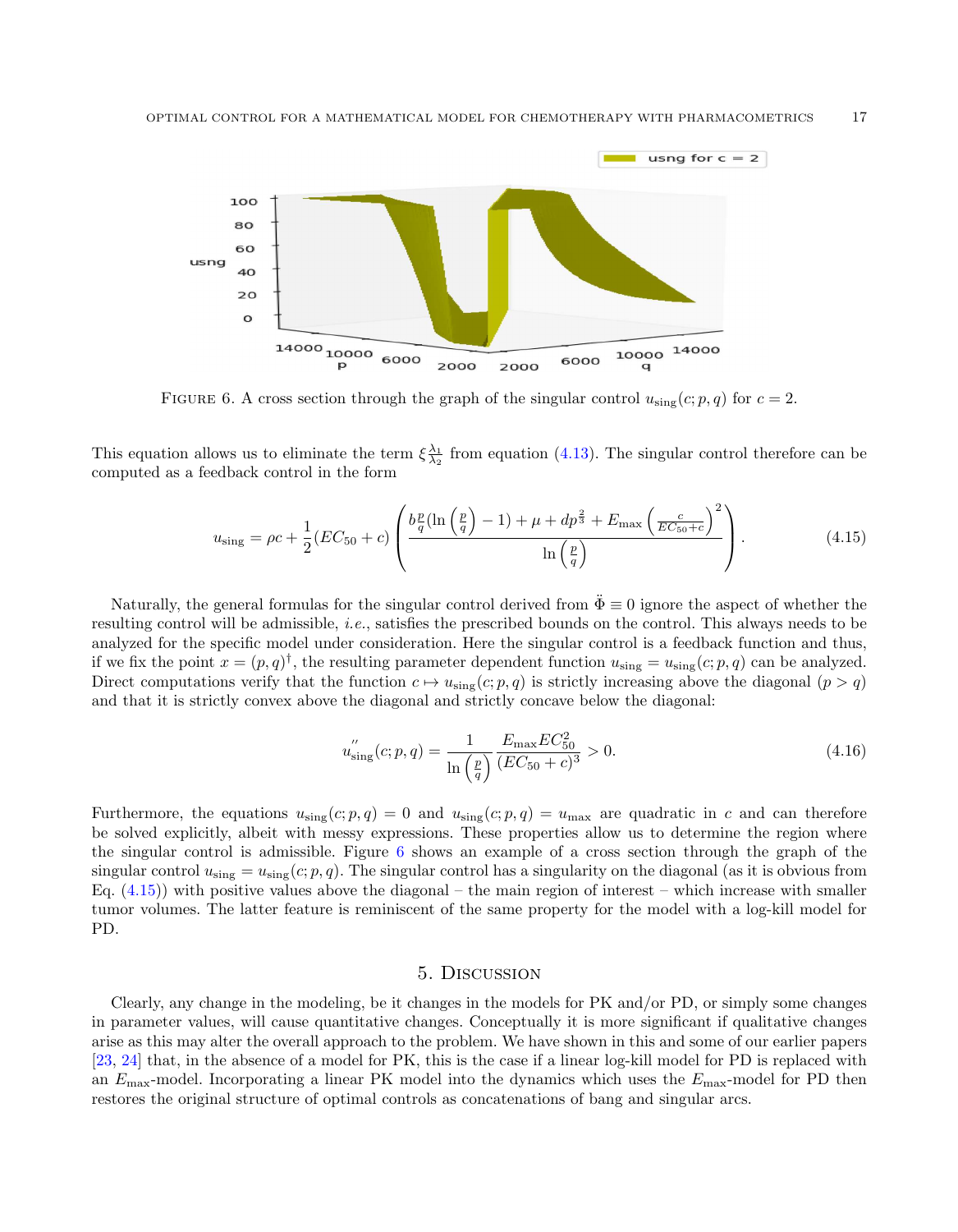

<span id="page-17-0"></span>FIGURE 7. Trajectories for piece-wise constant controls using  $\rho = 1$  (left) and  $\rho = 0.3$  (right): the yellow trajectory corresponds to giving the total amount in one full dose session while the total dose is divided into two equal parts with a rest period for the blue trajectory. The points when the control switches from administration of the drug to a rest period are marked with a red cross on the corresponding trajectories. Administration of the drug then starts again when the diagonal  $p = q$  is reached.



<span id="page-17-1"></span>FIGURE 8. Trajectories for piece-wise constant controls for 2 (blue), 3 (green) and 4 (red) equal dose segments with rest periods for  $\rho = 0.3$ .

In order to motivate the search for optimal controls, we include some comments to the point that even as simple a question as whether it is advantageous to administer a given dose "all at once", so-to-speak, or if it would be more beneficial to split it into smaller sub-doses is not easily decided. Figures [7](#page-17-0) and [8,](#page-17-1) using model [A] as an example, illustrate effects which the clearance rate of the agent (even in a linear model for PK) has on optimal solutions. There seems to be no clear a priori rule that would indicate whether it is better to give agents as a single dose up-front or to divide the total dose into several equal smaller doses.

In our figures, in order to better visualize tumor reductions, we plot  $p$  as the vertical variable and  $q$  as the horizontal variable. All trajectories start from the initial condition  $(p_0; q_0) = (5000; 5000)$  on the diagonal, give the same total amount of agents,  $A = 300$ , and use the parameter values from Table [1](#page-14-0) for the dynamics. In these computations, we only compare protocols which give the same total dose  $A$  in 1, 2, 3 or 4 equal portions. If the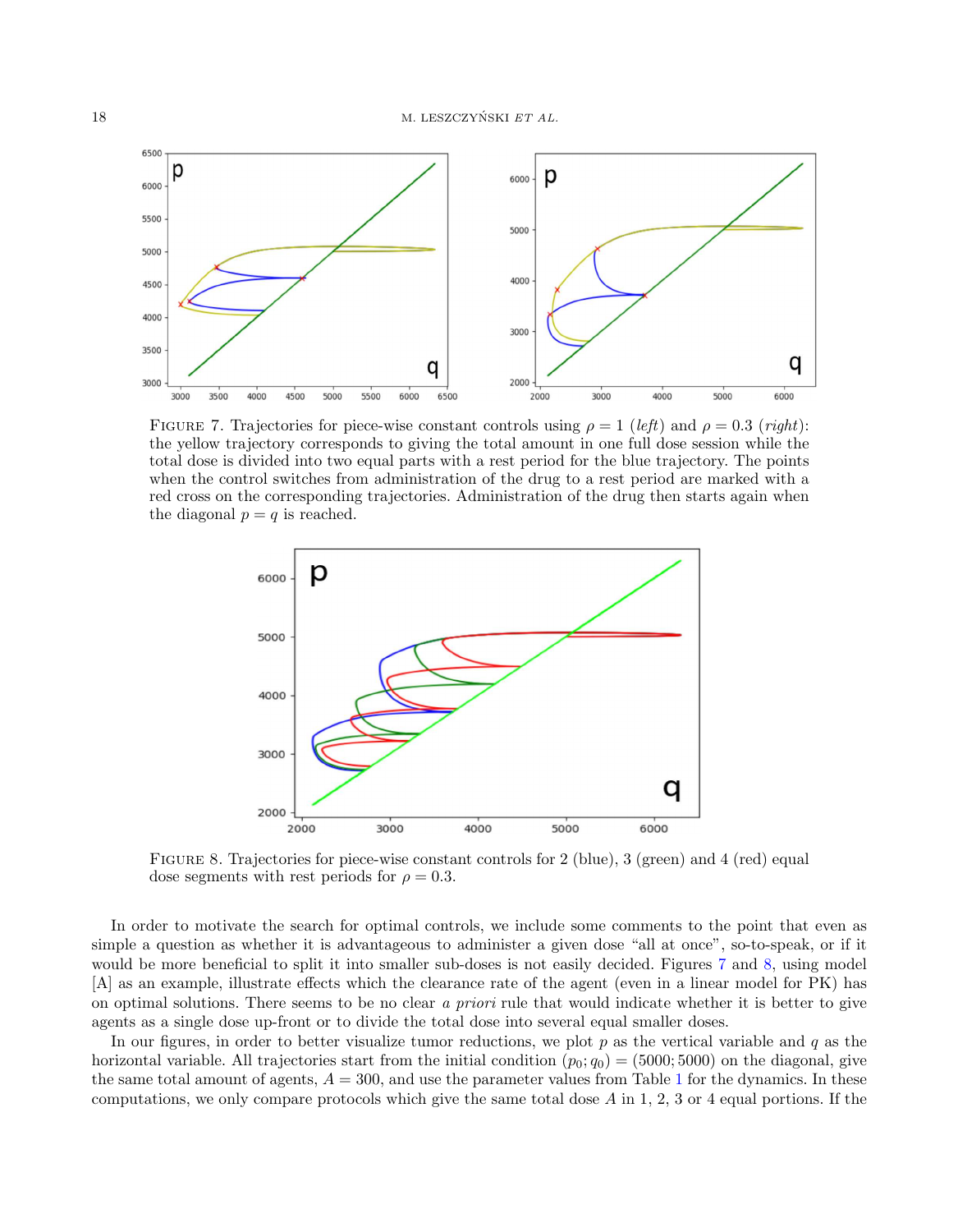total dose is given all at once, we still let the tumor volume decrease until the minimum tumor volume is realized when the trajectory crosses the diagonal  $p = q$ . If the total dose is broken up into equal smaller sub-doses, then at the end of the administration of each sub-dose, a rest period  $(u = 0)$  is inserted. The duration of these rest periods, however, varies and the time is chosen until the system reaches the diagonal. During this interval the tumor volume still decreases while it would increase again if the rest period would be longer as the system moves into the region below the diagonal. As such controls are clearly not optimal, we do not consider such cases. In Figure [7](#page-17-0) we show the trajectories when either all drugs are given in one session (yellow trajectory) or the total amount is divided into two equal portions (blue trajectory). In the figure on the left the clearance rate  $\rho$  is chosen as  $\rho = 1$  while it is chosen as  $\rho = 0.3$  in the panel on the right. While the trajectory which administers all drugs in one segment does better for the larger clearance rate  $\rho = 1$ , it is the trajectory which divides the dose into two pieces which does better for  $\rho = 0.3$ . The reason lies in the fact that the concentrations decays much slower in the second case and thus a greater benefit (in the sense of a larger tumor reduction) is taken from the rest period. As the concentration remains higher for a longer time, this leads to better tumor reductions. Yet, if the number of portions into which the total dose is divided is increased further, no additional benefit is gained. Figure [8](#page-17-1) shows trajectories which correspond to divisions into 3 (green) and 4 (red) segments and these trajectories perform worse than the blue one with 2 pieces, the red one quite a bit worse. Thus, increasing the number of segments further does not lead to better outcomes. The point we want to make with this simple comparison is that the question of how an optimal dose rate looks like, simply cannot be decided by just looking at a few ad hoc choices.

We note that the initial burst in the vasculature seen in the trajectories at their starting point also is an effect of the PK as the concentration first needs to build up to some level before it becomes effective. At the later times when the trajectories reach the diagonal again after the rest periods, concentrations are still high enough so that this phenomenon is not seen again.

We close with a discussion of what motivated the calculations given in this paper. There exist good heuristic reasons for a modeling approach that simplifies the system by ignoring selective (so-to-speak higher order) effects and then incorporate them, as needed, later on. For medical problem formulations this approach is clearly taken in the approach to PK and PD in the literature and we simply are interested to what extent this is justified. In the particular example considered above, model [A] for anti-angiogenic therapy, there indeed exists a close relation between the singular control for the full model (with  $E_{\text{max}}$  PD and linear PK) and the problem when the PK model [\(4.3\)](#page-13-0) is dropped from the system. In the latter system, the concentration of the agent is identified with the dose rate and this combined quantity becomes the control. This problem has been analyzed in [\[24\]](#page-21-23) and we briefly compare these structures without delving into the computations. In order to distinguish between the concentrations in the model, however, we write v for the control (*i.e.*, concentration $\simeq$ dosage) in that model and we add a tilde to the corresponding variables. It is shown in [\[24\]](#page-21-23) that optimal controls  $v_*$  are continuous and, as long as they lie in the interior of the control set, these controls are the solutions of the equation

<span id="page-18-0"></span>
$$
\tilde{\lambda}_2 \tilde{q} \frac{E_{\text{max}} EC_{50}}{(EC_{50} + v_*)^2} \equiv 1.
$$
\n(5.1)

Formally, this equation is identical with equation [\(4.12\)](#page-15-1) of this paper if we normalize the extra multiplier as  $\nu = \frac{1}{\rho}$ . While the optimal control  $v_*$  takes values in the interior of the control set, it is differentiable and it follows from implicit differentiation of equation [\(5.1\)](#page-18-0) that

$$
\frac{2}{E_{\text{max}}} \left( 1 + \frac{v_*}{EC_{50}} \right) \dot{v}_* = \frac{\mathrm{d}}{\mathrm{d}t} \left( \tilde{\lambda}_2 \tilde{q} \right) = \left( \tilde{\lambda}_2 b - \tilde{\lambda}_1 \xi \right) \tilde{p}.\tag{5.2}
$$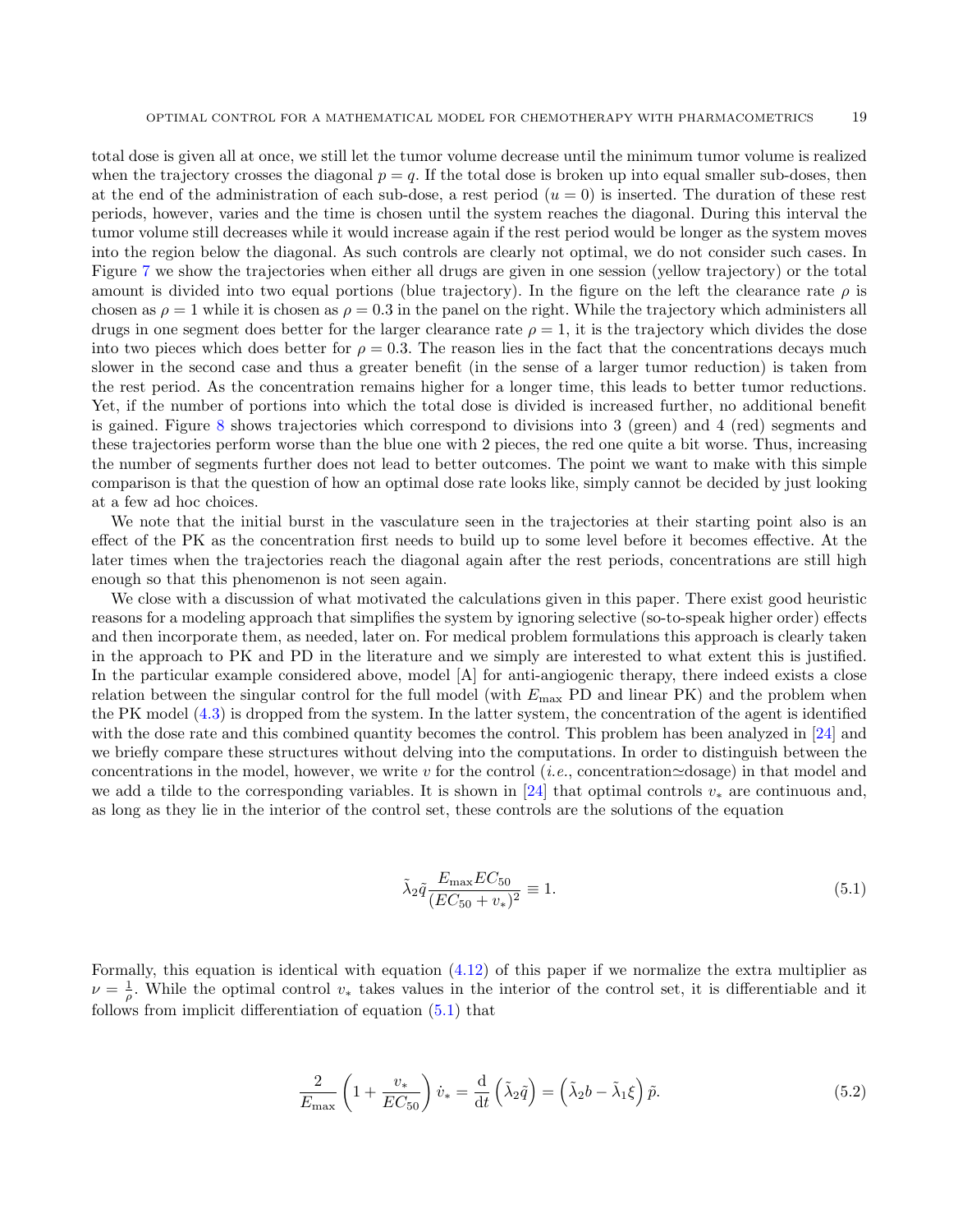

<span id="page-19-0"></span>FIGURE 9. An optimal control (left) and corresponding trajectory (right) for the optimal control problem when PK is not taken into account. The initial condition is  $(p_0; q_0) = (4600; 5800)$  and  $A = 600$ . The initial full dose segment is shown in black, the intermediate interior control segment is shown in blue and the final no dose segment is shown in black. Junctions (*i.e.*, the points on the trajectory which correspond to changes in the control between interior and boundary values) are marked with an asterisk. The dashed red curve  $\mathcal{L}_m$  is part of a loop that bounds a region where junctions between full dose and interior controls are allowed.

Using the stationary point condition  $(5.1)$ , we thus have that

$$
\dot{v}_* = \frac{1}{2}(EC_{50} + v_*) \left(b - \frac{\tilde{\lambda}_1}{\tilde{\lambda}_2} \xi\right) \frac{\tilde{p}}{\tilde{q}}
$$
\n
$$
\tag{5.3}
$$

which is identical with equation  $(4.13)$  for the dynamics of the concentration c along a singular control for problem [A].

We give two numerically computed examples of extremal controls. Figure [9](#page-19-0) shows an example from [\[24\]](#page-21-23) where the optimal control only has a small interior piece at the end which connects the full dose control with the control  $u = 0$ . It follows from necessary conditions for optimality for the problem considered in that paper that optimal controls, as for the problem considered here, must end with a rest period and thus such a connecting piece must exist as optimal controls are continuous. For the model when PK has been taken into account this no longer is required and in this case the corresponding control (not shown) is simply bang-bang with a switch from maximum dose to  $u = 0$  close to the end. This agrees with an interpretation of the controls as dose rates while they represent concentrations in the previous model.

Figure [10](#page-20-0) shows an example of an extremal where a singular segment is present in the control and it is demonstrated with a simple comparison that this control does better than the bang-bang control. The initial conditions are  $(p_0; q_0) = (12000; 15000)$  and here we consider only a small total amount of drugs,  $A = 46.75$ . While the differences in the terminal state of the tumor volume are small, they are still significant with the small amount of drugs. Generally, however, as the formula for the singular control has a singularity on the diagonal, optimal trajectories which contain singular arcs are only found when the system reaches a region above the diagonal in the state space which is at a good distance from the diagonal. This is reminiscent of the identical behavior for the optimal controls for the original model from [\[7\]](#page-21-20) with a linear log-kill PD when the PK model is dropped  $[18, 31]$  $[18, 31]$ .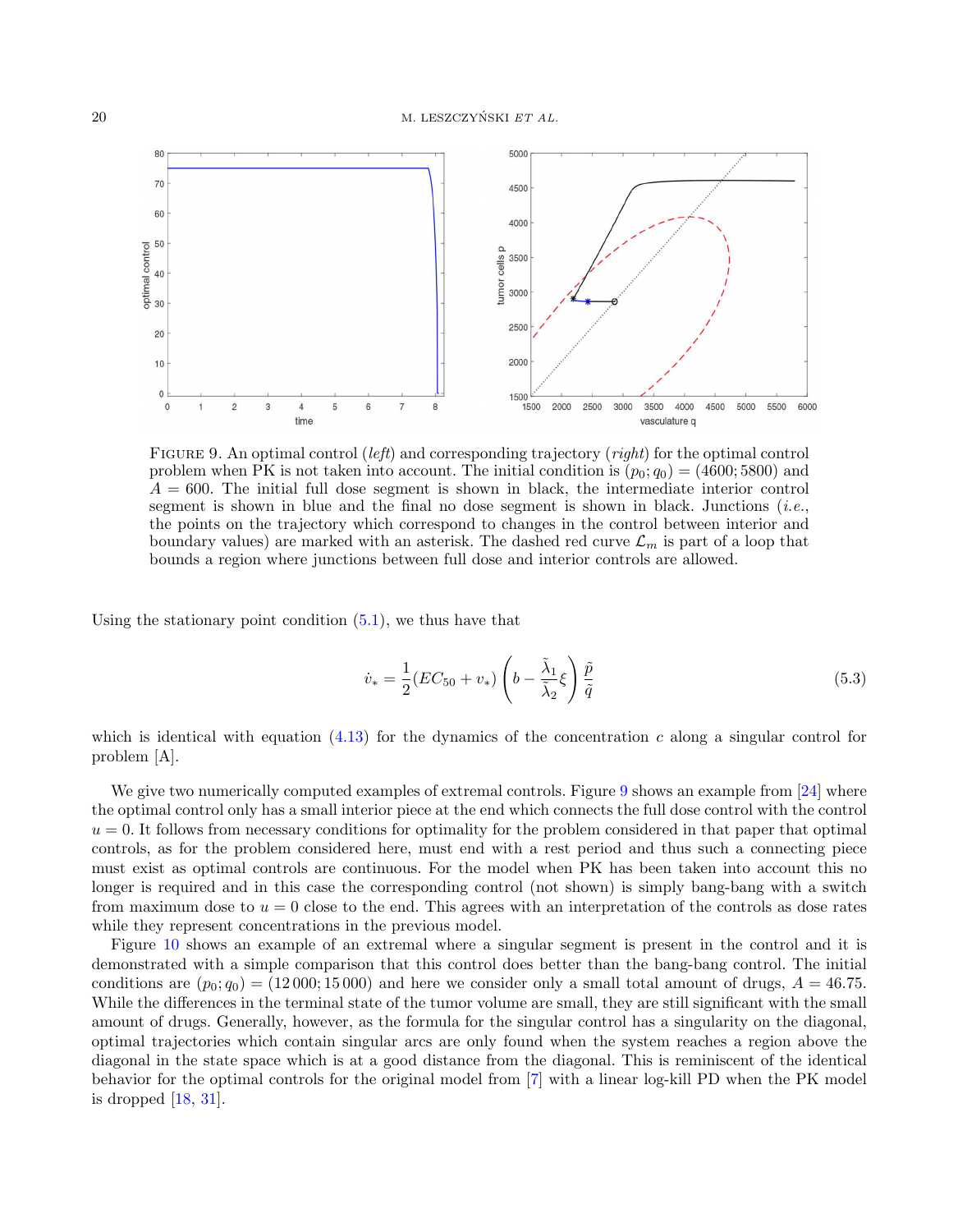

<span id="page-20-0"></span>Figure 10. Comparison of a controlled trajectory which has a singular arc (red curve) with a trajectory which follows a full dose-no dose structure (blue curve) for model [A]. The two junction points from full dose to the singular control and from the singular control to no dose are shown with a red asterisk on the red curve and the junction point from full dose to no dose is marked by a blue asterisk on the blue curve. The numerical differences in the final tumor values for this example are small and the graph on the right gives a blow-up of the trajectories near the terminal point.

While there exist some clear similarities between all four model (with linear or  $E_{\text{max}}$  PD and with or without PK), these are not evident from the onset and it required some detailed analysis of necessary conditions for optimality to uncover these for this particular problem formulation. It is a commonly observed procedure in models for drug treatment not to include a model for PK initially and take the point of view that this can be analyzed separately and be added later on. While this is a good heuristic, it nevertheless leads to some awkward ambiguities. Clearly, in such a model the controls represent the concentrations of the agent. Yet, in many models optimal controls will be discontinuous resembling dose rates. This discrepancy is unavoidable and is caused by identifying dose rates and the concentration in the control. Adding a PK model resolves this issue, but if a linear log-kill model is used for PD this will cause difficulties if the optimal controls contain lower-dose singular controls (see, for example,  $[11]$ ). If instead an  $E_{\text{max}}$ -model is used for PD, such interpretational discrepancies disappear as the controls now are continuous in the model without PK and the addition of the PK-model clearly separates dose rates and concentrations. In a certain sense, the model formulation considered in this paper, i.e., the formulation with a  $E_{\text{max}}$  model for PD and linear PK, is the clearest from an interpretation point of view: concentrations are piecewise continuously differentiable functions generated by possibly piecewise continuous controls. The chattering phenomenon which is possible for models with a linear log-kill PD disappears. Overall, from the point of view of interpreting the results and relating them to the underlying problem, this modeling approach presented here therefore seems to be the most satisfactory one.

## 6. Conclusion

We have analyzed a general version of an optimal control problem for cancer chemotherapy with a single drug when various pharmacodynamic (PD) and pharmacokinetic (PK) models are included in the modeling. If PK is not included in the modeling, the controls represent drug concentrations and optimal controls change continuously between full dose protocols and no dose rest periods along smooth connecting pieces that take values in the interior of the control set. Once PK is taken into account, the role of the control changes from concentrations to dose rates and optimal controls are typically discontinuous and they may contain singular arcs which represent intermediate, time-varying dose rates. The qualitative properties of optimal controls not only depend on whether or not PK is taken into account, but also on specifics of the functional relation which is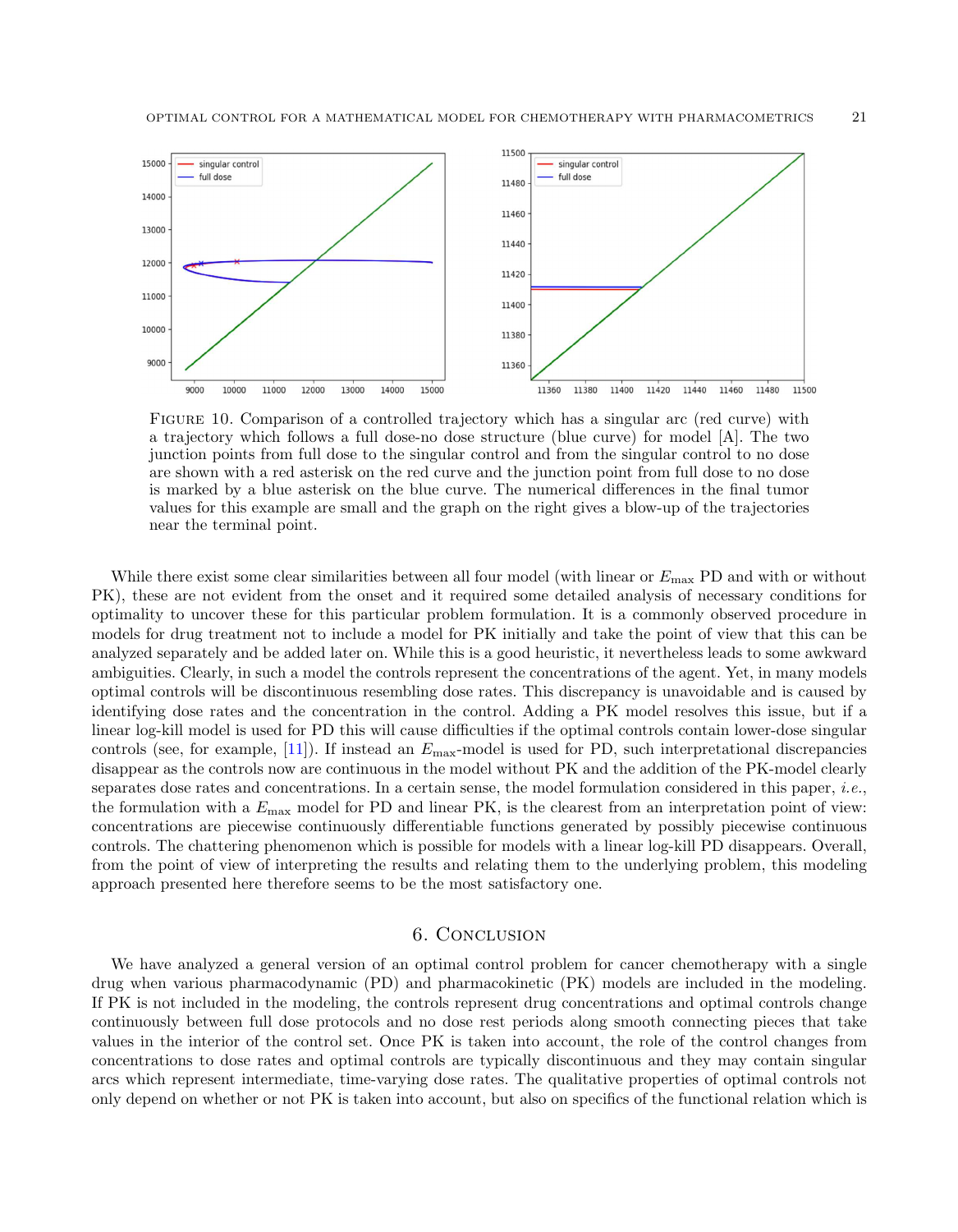used to describe PD, especially convexity and concavity properties of these functions. In this paper, a complete analysis of singular controls for such models has been given and some of these features have been investigated in more detail for a mathematical model for anti-angiogenic therapy.

#### **REFERENCES**

- <span id="page-21-18"></span>[1] B. Bonnard and M. Chyba, Singular Trajectories and their Role in Control Theory, in In Vol. 40 of Mathématiques & Applications. Springer, Paris (2003).
- <span id="page-21-19"></span>[2] A. Bressan and B. Piccoli, Introduction to the Mathematical Theory of Control. American Institute of Mathematical Sciences, California (2007).
- [3] A.E. Bryson, Jr. and Y.C. Ho, Applied Optimal Control, Revised Printing. Hemisphere Publishing Company, New York (1975).
- <span id="page-21-12"></span>[4] C.S. Chou and A. Friedman, Introduction to Mathematical Biology - Modeling, Analysis and Simulation. Springer Verlag (2016).
- <span id="page-21-0"></span>[5] M. Eisen, Mathematical Models in Cell Biology and Cancer Chemotherapy. Vol. 30 of Lecture Notes in Biomathematics, Springer, Berlin (1979).
- [6] L.A. Fern´andez and C. Pola, Optimal control problems for the Gompertz model under the Norton-Simon hypothesis in chemotherapy. Discr. Cont. Dyn. Syst. Ser. B 24 (2019) 2577–2612.
- <span id="page-21-20"></span>[7] P. Hahnfeldt, D. Panigrahy, J. Folkman and L. Hlatky, Tumor development under angiogenic signaling: a dynamical theory of tumor growth, treatment response, and postvascular dormancy. Cancer Res. 59 (1999) 4770–4775.
- <span id="page-21-5"></span>A. Källén, Computational Pharmacokinetics. Chapman and Hall, CRC, London (2007).
- <span id="page-21-16"></span>[9] H.K. Khalil, Nonlinear Systems, 3rd ed. Prentice Hall, Upper Saddle River, NJ (2002).
- <span id="page-21-1"></span>[10] M. Kimmel and A. Swierniak, An optimal control problem related to leukemia chemotherapy. Sci. Bull. Silesian Tech. Univ. 65 (1983) 120–130.
- <span id="page-21-15"></span>[11] U. Ledzewicz, H. Maurer and H. Schättler, Minimizing tumor volume for a mathematical model of anti-angiogenesis with linear pharmacokinetics, in Recent Advances in Optimization and its Applications in Engineering, edited by M. Diehl, F. Glineur, E. Jarlebring and W. Michiels. Springer, Heidelberg (2010) 267–276.
- <span id="page-21-22"></span>[12] U. Ledzewicz, H. Maurer and H. Schättler, Optimal and suboptimal protocols for a mathematical model for tumor antiangiogenesis in combination with chemotherapy. Math. Biosci. Eng. 8 (2011) 3-7–323.
- <span id="page-21-10"></span>[13] U. Ledzewicz, H. Maurer and H. Schättler, Optimal combined radio- and anti-angiogenic cancer therapy. J. Optim. Theory Appl. 180 (2019) 321–340.
- [14] U. Ledzewicz and H. Moore, Dynamical systems properties of a mathematical model for the treatment of CML. Appl. Sci. 6 (2016) 291.
- <span id="page-21-13"></span>[15] U. Ledzewicz and H. Moore, Optimal control applied to a generalized Michaelis-Menten model of CML therapy. Dicr. Cont. Dyn. Syst. Ser. B 23 (2018) 331–346
- [16] U. Ledzewicz and H. Schättler, Optimal bang-bang controls for a 2-compartment model in cancer chemotherapy. J. Optim. Theory Appl. 114 (2002) 609–637.
- <span id="page-21-7"></span>[17] U. Ledzewicz and H. Schättler, The influence of PK/PD on the structure of optimal control in cancer chemotherapy models. Math. Biosci. Eng. 2 (2005) 561–578.
- <span id="page-21-3"></span>[18] U. Ledzewicz and H. Schättler, Antiangiogenic therapy in cancer treatment as an optimal control problem. SIAM J. Control Optim. 46 (2007) 1052–1079.
- <span id="page-21-8"></span>[19] U. Ledzewicz and H. Schättler, Controlling a model for bone marrow dynamics in cancer chemotherapy. Math. Biosci. Eng. 1 (2004) 95–110.
- <span id="page-21-21"></span>[20] U. Ledzewicz and H. Schättler, Singular controls and chattering arcs in optimal control problems arising in biomedicine. Control Cybern. 38 (2009) 1501–1523.
- <span id="page-21-11"></span>[21] U. Ledzewicz and H. Schättler, Multi-input optimal control problems for combined tumor anti-angiogenic and radiotherapy treatments. J. Optim. Theory Appl.  $153$  (2012) 195–224.
- <span id="page-21-17"></span>[22] M. Leszczyński, The Role of Pharmacometrics in Optimal Controls Problems for Mathematical Models of Cancer Therapies. Ph.D. thesis, Lodz University of Technology, Lodz, Poland (2019).
- <span id="page-21-24"></span>[23] M. Leszczyński, E. Ratajczyk, U. Ledzewicz and H. Schättler, Sufficient conditions for optimality for a mathematical model of drug treatment with pharmacodynamics. Opuscula Math. 37 (2017) 403—419.
- <span id="page-21-23"></span>[24] M. Leszczyński, U. Ledzewicz and H. Schättler, Optimal control for a mathematical model for anti-angiogenic treatment with Michaelis-Menten pharmacodynamics. Discr. Cont. Dyn. Syst. Ser. B 24 (2019) 2315–2334.
- <span id="page-21-6"></span>[25] P. Macheras and A. Iliadin, Modeling in Biopharmaceutics, Pharmacokinetics and Pharmacodynamics, in Vol. 30 of Interdisciplinary Applied Mathematics, 2nd ed. Springer, New York (2016).
- <span id="page-21-2"></span>[26] R. Martin and K.L. Teo, Optimal Control of Drug Administration in Cancer Chemotherapy. World Scientific Press, Singapore  $(1994)$ .
- <span id="page-21-9"></span>[27] A. d'Onofrio, U. Ledzewicz, H. Maurer and H. Schättler, On optimal delivery of combination therapy for tumors. Math. Biosci. 222 (2009) 13–26
- <span id="page-21-4"></span>[28] L.G. de Pillis and A. Radunskaya, A mathematical tumor model with immune resistance and drug therapy: an optimal control approach. J. Theor. Med. 3 (2001) 79–100.
- <span id="page-21-14"></span>[29] L.S. Pontryagin, V.G. Boltyanskii, R.V. Gamkrelidze and E.F. Mishchenko, The Mathematical Theory of Optimal Processes. Macmillan, New York (1964).